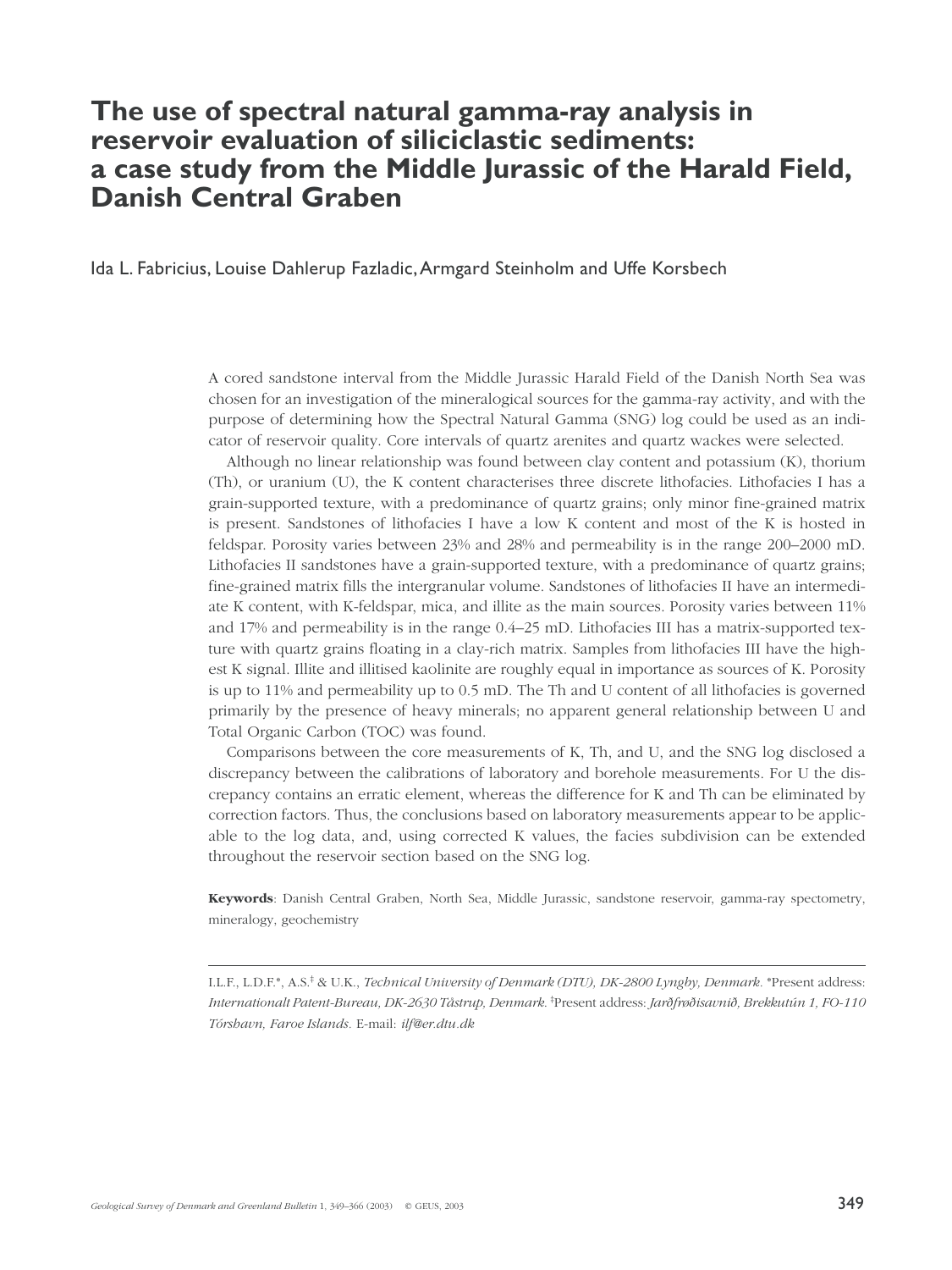Natural gamma-ray wireline logging is commonly used for lithological, or more precisely mineral, identification in boreholes. In sandstone reservoir sections, its main purpose is to obtain an indication of the clay content and thus, reservoir quality. Schlumberger (1982) has described two types of gamma-ray logs: the conventional Gamma Ray log records the total natural gamma radiation in the borehole independent of the energy of the gamma rays, whereas the Spectral Natural Gamma-ray (SNG) probe measures the gamma-ray spectrum, i.e. the energy distribution of the gamma rays. The gamma rays originate from the decay of radiogenic potassium  $(^{40}K)$ , thorium  $(^{232}Th)$  and uranium  $(^{238}U)$ , each of which exhibit a characteristic energy spectrum. The measured energy spectrum is transformed into concentrations of K, Th and U (Schlumberger 1982).

In the West Lulu-3 appraisal well of the Middle Jurassic Harald Field, SNG logging was performed in order to differentiate micaceous sand from shale. This distinction should in theory be possible from the Th/K ratio, but the picture is complicated because several radioactive minerals are present in the micaceous sandstones that give a more shale-like response. The purpose of this study was to identify the radioactive minerals in the sandstones and to estimate their contribution to the gamma-ray spectrum. Furthermore, the aim was to identify the gamma-spectral characteristics of intervals with different reservoir quality. With these objectives, we sampled the cores of West Lulu-3 and defined three lithofacies based on petrographical and mineralogical data. The three lithofacies chosen are expected to have characteristic reservoir qualities as reflected by porosity and permeability. Gamma-spectral data were obtained in the laboratory for each of the three lithofacies, and the laboratory data were compared with the log data.

### **The Harald Field**

The Harald Field is situated in the Danish portion of the Søgne Basin in the north-eastern part of the Danish Central Graben (Fig. 1). The hydrocarbon reservoir is located in sandstones of the Middle Jurassic Bryne and Lulu Formations (Johannessen & Andsbjerg 1993; Andsbjerg 2003, this volume; Michelsen *et al.* 2003, this volume). According to Johannessen & Andsbjerg (1993) and Andsbjerg (2003, this volume), this succession represents a range of paralic and coastal plain environments (Fig. 2), and is overlain by the marine shales of the Lola Formation. The SNG log over the cored section of West Lulu-3 is represented in Figure 3.

## **Geochemistry of potassium, thorium and uranium**

Hassan *et al*. (1976) examined the mineralogy and chemical composition of 500 samples of varying lithology from different environments of deposition. Of particular relevance to this work, their data included K, Th and U measurements. The following conclusions concerning the occurrence of these three elements are based on Hassan *et al*. (1976) as well as Schlumberger (1982), and Nielsen *et al*. (1987).

### Potassium

Potassium is a major element in many rock-forming minerals. The radioactive isotope <sup>40</sup>K constitutes 0.0118% of the total potassium in a mineral, and the gamma signal from the radioactive decay is an important indicator of mineralogical composition. The most common K-bearing minerals in sedimentary rocks are K-feldspar, mica and illite. K-feldspar and mica are more common in sandstones, illite in shales. K-feldspar and mica have a greater K content than illite, and thus the gamma-ray flux is only a measure of clay content in the absence of significant K-feldspar (Cowan & Myers 1988). Glauconite can also be a significant source of K in sedimentary rocks. Typical potassium contents of K-bearing minerals are: illite, 4.5%; muscovite, 7.9–9.8%; plagioclase, 0.54%; K-feldspar, 10.9–14.0% (Nielsen *et al*. 1987). Engstrøm (1981) measured K, Th and U in Danish Cenozoic strata (clay, silt and sand) and found results in accordance with the distributions and concentrations mentioned above. Kaolinite is sometimes reported to contain minor amounts of K and Th, but ideal kaolinite contains neither elements (see below).

Straightforward relationships between K and clay content should not be expected. In Miocene–Pliocene shales from the North Sea, Berstad & Dypvik (1982) found a positive correlation between K and the clay content. This was inferred to be mainly controlled by the illite of the clay fraction. On the contrary, in Paleocene and Eocene strata, radioactivity and clay content are negatively correlated. This is probably because the clay fraction is rich in a Kpoor smectite, derived from basaltic volcanic material.

### Thorium

Thorium is a common trace element in most geological environments. In weathering environments it is prac-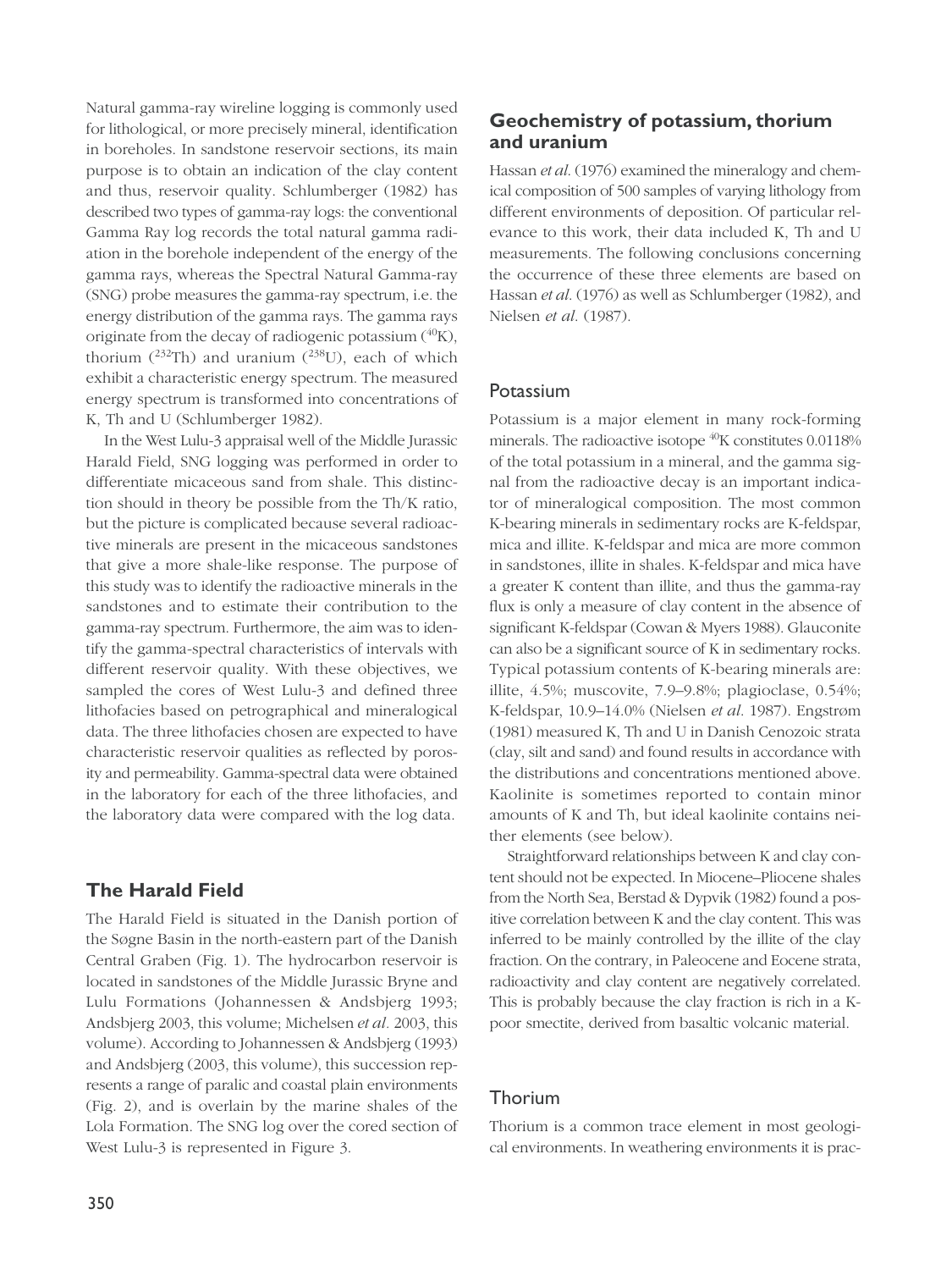

Fig. 1. The location of the West Lulu-3 well within the Harald Field in the Danish sector of the North Sea Central Graben. Inset map shows the Central Graben (**blue**) straddling the national boundaries and branching northwards into the Outer Moray Firth and Viking Graben systems; the area of the enlarged map of the northern Danish Central Graben is indicated in **red**.



Fig. 2. Log correlation of the Middle Jurassic in the Harald Field area showing the stratigraphic position of the West Lulu-3 cored section under study in this paper; for location of wells, see Fig. 1. Modified from Andsbjerg (2003, this volume).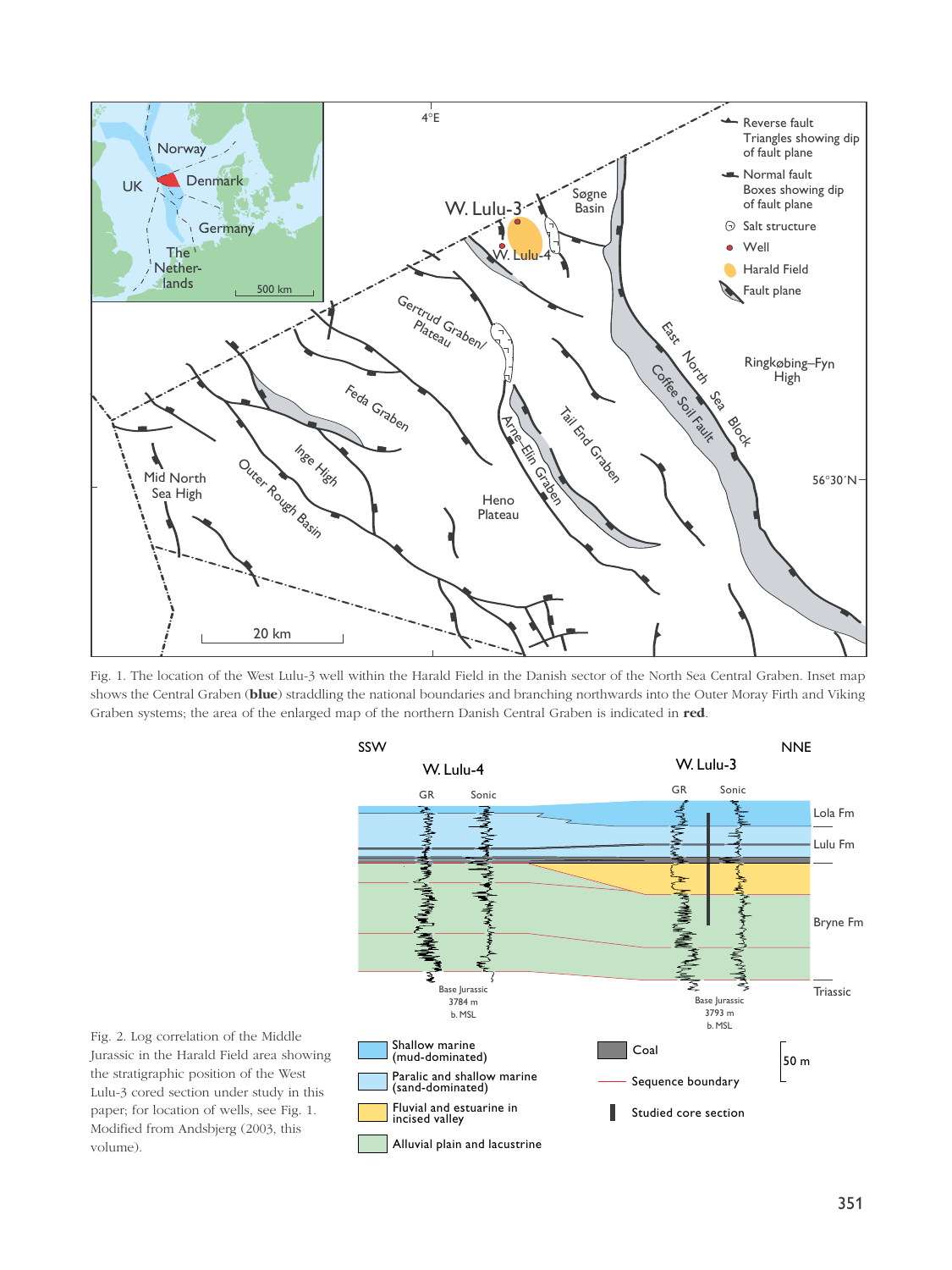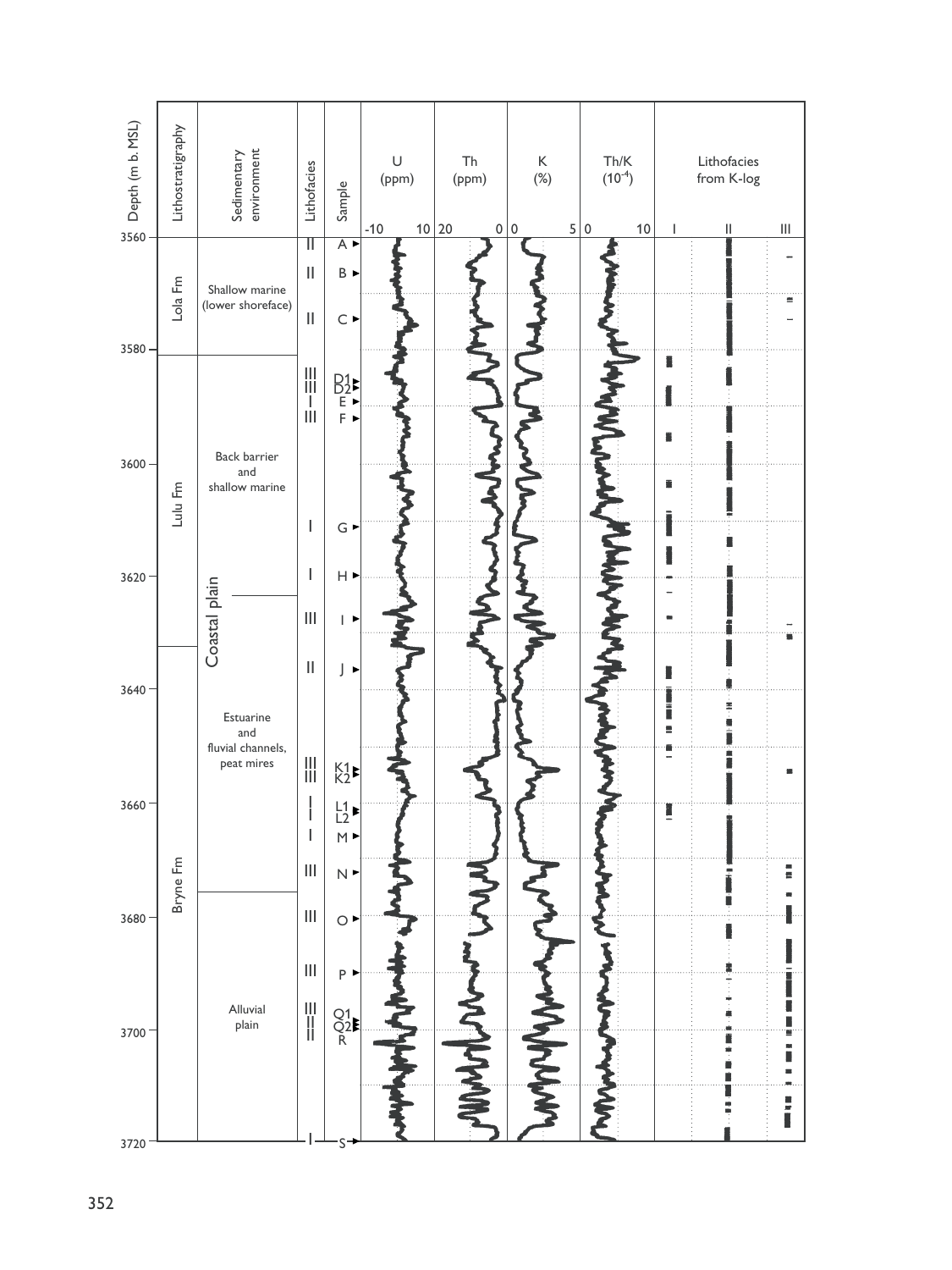tically insoluble and is thus commonly concentrated in residual deposits such as bauxite and clay. Important quantities of thorium are found in the heavy minerals monazite, rutile and zircon. Zircon normally contains 100–2500 ppm Th (Nielsen *et al*. 1987), while monazite may contain substantially more.

Pure clay samples typically contain 5–30 ppm Th (Adams & Weaver 1958). Theoretical considerations indicate that  $Th^{4+}$ , with an ionic radius of 0.97 nm, cannot be accommodated in the layer structure of clay minerals, so that Th in these minerals could be assumed to be fixed by adsorption (Adams & Weaver 1958). Hurst & Milodowski (1994) stated, however, that the origin of Th in clay minerals is unclear, and proposed that it is caused by inclusions of clay-sized heavy minerals. In the samples of Hassan *et al*. (1976), the Th content correlated with the content of clay minerals, but it was not proven that the clays were responsible for the Th enrichment.

#### Uranium

Under neutral pH conditions, the uranyl ion  $((UO)^{2+})$ forms ionic complexes with carbonates, which control its dispersion and mobility in nature. The uranyl ion also forms numerous complexes with organic compounds (e.g. humic acids), which facilitate its fixation by organic and mineral matter. Hassan *et al*. (1976) found that U shows a strong correlation with organic carbon, probably because UO<sub>2</sub> precipitates under reducing conditions. Factors other than the content of organic matter (such as the availability of U) may be important for the

#### *Facing page:*

Fig. 3. The natural spectral gamma-ray log over the cored interval of West Lulu-3. Samples investigated in the present study are indicated by the letters A–S. For the construction of the lithofacies log, the K value from the spectral gamma borehole log was multiplied by 0.8 (as recommended in the text). Intervals in which the K content is < 0.7% are referred to lithofacies I, those with 0.7–2% K are referred to lithofacies II and the sediments with > 2% K are assigned to lithofacies III. The corresponding lithofacies of the core samples, as determined by laboratory measurements, are indicated by roman numerals. The sedimentary environment interpretations are by J. Andsbjerg (personal communication 1995; see also Andsbjerg 2003, this volume).

occurrence of U in sediments as exemplified by the data of Berstad & Dypvik (1982). In shales from the Cenozoic of the North Sea, these workers found no correlation between U and Total Organic Carbon (TOC). Uranium also occurs as a trace element in accessory minerals (zircon contains 300–3000 ppm U; Nielsen *et al*. 1987) and in colloidal Fe-oxide/hydroxide coatings on mineral grains. Uranium species may also be adsorbed onto clay minerals.

#### **Methods**

#### Borehole gamma-ray measurement

The SNG tool used for logging of the West Lulu-3 borehole uses five continuous energy windows covering the entire energy range from 0.1–3.0 MeV (Fig. 4). The heart of the tool is a sodium iodide (NaI) crystal that detects the gamma rays in the borehole. A gamma-ray detector based on a NaI crystal is able to produce accurate data on the radioactivity in the surroundings. To interpret the spectrum correctly, however, it is necessary to take into account the influence of the drilling mud, variations in the borehole diameter and the standoff of the probe. The (net) uranium count rate in window W4 is usually low (Fig. 4), and the uranium measurements therefore become dependent on the count rates of the low-energy windows W1 and W2, which are influenced the most by the borehole parameters. This results in an unreliable U log curve. By using the whole spectrum, high count rates are attained, i.e. the statistical accuracy of the counting is high, but borehole correction factors must be included.

#### Laboratory gamma-ray measurement

Similar techniques can be used for laboratory measurements of gamma radiation from K, Th and U in rock samples. Laboratory measurements were obtained with NaI crystals using three energy windows centred around the three most prominent gamma energy K, Th and U peaks of the spectrum (Fig. 4). These measurements are in the high-energy part of the spectrum and thus less dependent on geometry, density and matrix influence. However, by using only counts from a fraction of the spectrum, longer counting times are needed.

For the present study, 19 core-sections (each *c*. 80 cm long) of the West Lulu-3 cores were selected on the basis of core inspection and the K, Th and U signals of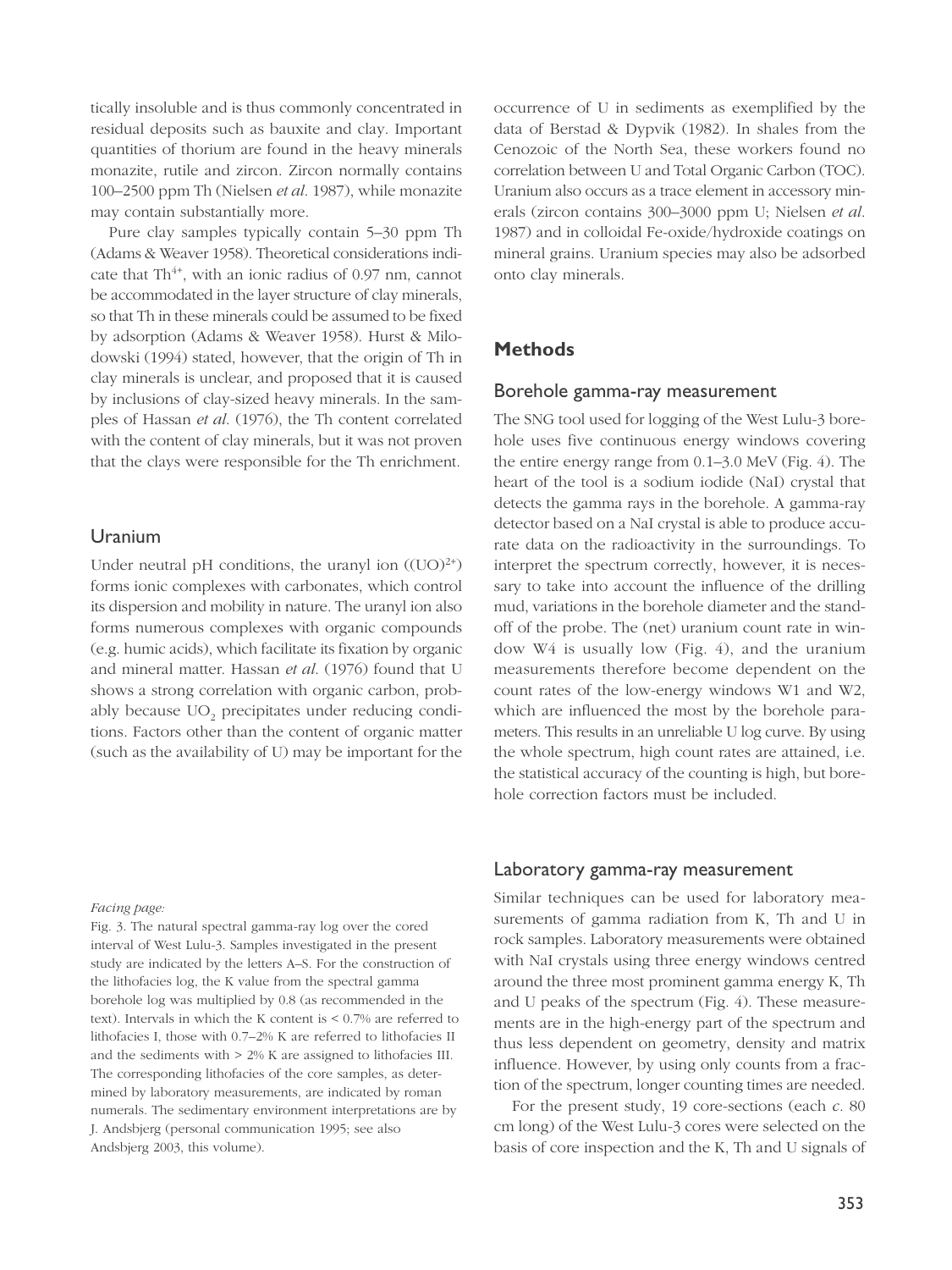

the SNG log. Ten of the sections are from the Bryne Formation, six are from the Lulu Formation and the upper three sections are from the lower levels of the Lola Formation (Figs 2, 3). The sections were chosen to cover the range of different K, Th and U concentrations and ratios in the interval 11 800–12 300 ft below Kelly Bushing , corresponding to *c*. 3560–3720 m below mean sea level. Each section was measured in the laboratory by a spectral natural gamma-ray scanner with a NaI crystal, and on the basis of these results, typical core intervals, 5–7 cm long, were selected from each core section for more detailed analysis. A total of 23 samples were collected. For each of these samples, the K, Th and U contents were determined by a Ge(Li) gamma spectrometer. Most samples were selected from intervals with stable K, Th and U readings.

#### Mineralogy and chemistry

After removal of a reference slab, samples were taken for the preparation of thin sections and polished specimens. The thin sections were described by optical microscopy, and the polished specimens were used for back-scatter electron microscopy (BSEM) and energydispersive microprobe analysis (EDS).

For each selected interval, a sample of *c*. 125 g was cut out, crushed and homogenised. Measurement of TOC, inorganic carbon and sulphur was undertaken on 0.5 g size sub-samples after ignition in a LECO CS 225 furnace. The K, Th and U content of the crushed samples was measured by placing the samples inside a laboratory Fig. 4. Natural gamma-ray spectrum measured in the laboratory with a NaI crystal. Energy windows used for concentration determinations are centred around the three most prominent highenergy K, Th and U peaks. Natural gamma-ray spectra measured in boreholes contain the same peaks, but the spectra are blurred compared to a laboratory-measured spectrum, and the peaks are less distinct. The tool for the Natural Gamma Ray Spectrometry log in the West Lulu-3 well uses five continuous windows, W1–W5, covering the energy range from 0.1 to 3.0 MeV. At lower energies, the spectrum shape is significantly influenced by the borehole geometry and mud density.

NaI crystal gamma spectrometer. By this method, low levels of radioactivity can be measured. Approximately 120 g of each sample were subsequently separated into grain-size fractions by wet and dry sieving.

The mineral content of the clay size  $(< 2 \mu m)$ , fine silt size  $(2-20 \text{ }\mu\text{m})$ , coarse silt – very fine sand  $(20-125 \text{ })$ µm), and coarser sand fractions (125–250 µm, 250–600 µm and > 600 µm) was determined by X-ray diffractometry (XRD) using Ni-filtered Cu-Kα radiation at apparatus settings of 40 kV and 40 mA with the step scanning variant slit. The effectiveness of the grain-size separation and the mineralogy of the fractions was checked by microscopy. On the basis of these data, the separated fractions for each sample were remixed into three portions: clay  $(< 2 \mu m)$ , silt and very fine sand  $(2-125$ µm) and coarser sand (> 125 µm). These three portions were chosen because within each portion, only minor differences in mineralogy were observed. For each of the three portions, the K, Th and U concentrations were determined by gamma-ray spectrometry.

Separation of the samples into fractions of individual minerals was not attempted, but the mineralogical composition of the samples was estimated, and the contribution from each mineral to the total K was inferred in the following way. The amount of organic matter in each sample was assumed to be equal to the TOC. The amount of carbonate was calculated from inorganic carbon with reference to XRD data. All sulphur was assumed to be associated with pyrite unless barite was detected, in which case optical microscope and XRD data formed the basis for partitioning the sulphur between barite and pyrite. The amounts of K-feldspar,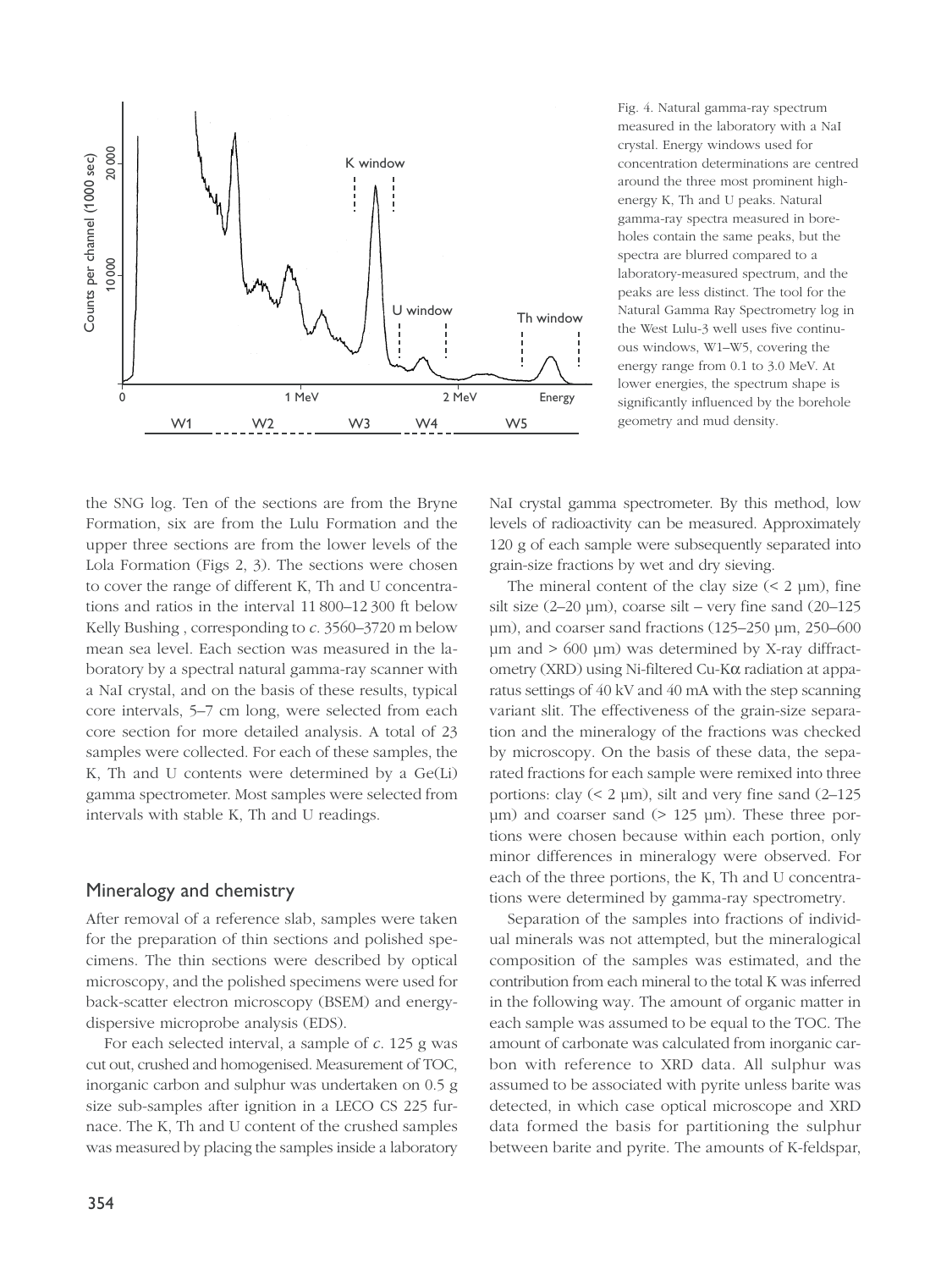|                     |                          |                  |                                         | Table 1. Geochemical data, mineralogy and interpreted mineral contribution to K content |            |                        |                                   |                                         |          |           |                |                                         |              |                     |        |                   |                                  |              |                             |               |             |                        |
|---------------------|--------------------------|------------------|-----------------------------------------|-----------------------------------------------------------------------------------------|------------|------------------------|-----------------------------------|-----------------------------------------|----------|-----------|----------------|-----------------------------------------|--------------|---------------------|--------|-------------------|----------------------------------|--------------|-----------------------------|---------------|-------------|------------------------|
|                     |                          |                  |                                         | Geochemical data                                                                        |            |                        |                                   |                                         |          |           |                | Interpreted mineral content             |              |                     |        |                   |                                  |              | Interpreted contribution to |               |             |                        |
|                     |                          |                  |                                         | (wt%)                                                                                   |            |                        |                                   |                                         |          |           |                | (%; based on XRD, BSEM and petrography) |              |                     |        |                   |                                  |              |                             | K content (%) |             |                        |
| Sample*             | Depth<br>metre<br>b. MSL | Litho-<br>facies | carbon<br>Inorganic carb<br>(carbonate) | Organic carbon<br>(TOC)                                                                 | Sulphur    | albite)<br>t<br>quartz | K-feldspar                        | muscovite                               | illite   | kaolinite | dolomite       | siderite                                | pyrite       | coal                | barite | minerals<br>heavy | glauconite                       | kaolinite    | illite                      | muscovite     | feldspar    | glauconite             |
| н                   | 3619.4                   |                  | 0.09                                    | 0.26                                                                                    | 0.4        | 93                     | 1                                 |                                         |          |           |                |                                         |              |                     | ٦      |                   |                                  | 0.03         | 0.0                         | 0.1           | 0.15        |                        |
| Е                   | 3588.5                   |                  | 0.14                                    | 2.47                                                                                    | 0.1        | 87                     | -1                                |                                         |          |           |                |                                         |              |                     |        |                   |                                  | 0.15         | 0.07                        | 0.0           | 0.15        |                        |
| G<br>м              | 3610.4<br>3665.2         |                  | 0.03<br>0.13                            | 0.64<br>0.13                                                                            | 0.1<br>0.3 | 89<br>93               | 3                                 |                                         |          |           |                |                                         |              |                     |        |                   |                                  | 0.15<br>0.03 | 0.07<br>0.0                 | 0.0<br>0.07   | 0.15<br>0.4 |                        |
|                     | 3635.6                   | Ш                | 0.04                                    | 3.18                                                                                    | 0.0        | 81                     |                                   |                                         |          |           |                |                                         |              |                     |        |                   |                                  | 0.4          | 0.07                        | 0.0           | 0.15        |                        |
| L1                  | 3660.7                   |                  | 0.08                                    | 0.25                                                                                    | 0.2        | 88                     |                                   |                                         |          |           |                |                                         |              |                     |        |                   |                                  | 0.2          | 0.0                         | 0.1           | 0.3         |                        |
| L <sub>2</sub><br>S | 3661.0<br>3720.1         |                  | 0.13<br>0.38                            | 0.19<br>0.08                                                                            | 0.1<br>0.0 | 88<br>88               | 2<br>$\overline{2}$               | $\overline{1}$                          | 3        | 3         | 3              |                                         |              |                     |        |                   |                                  | 0.2<br>0.03  | 0.0<br>0.15                 | 0.1<br>0.1    | 0.3<br>0.3  |                        |
| A                   | 3561.2                   | Ш                | 1.40                                    | 0.67                                                                                    | 0.5        | 73                     | 3                                 | $\overline{2}$                          | 2        | 5         | 11             |                                         | 1            |                     |        |                   | 2                                | 0.01         | 0.14                        | 0.2           | 0.44        | 0.07                   |
| Q <sub>2</sub>      | 3698.7                   | Ш                | 0.03                                    | 0.19                                                                                    | 0.0        | 77                     | $\overline{2}$                    | 3                                       | 9        | 9         |                |                                         |              |                     |        |                   |                                  | 0.09         | 0.5                         | 0.3           | 0.3         |                        |
| K <sub>2</sub>      | 3654.2                   | Ш                | 0.04                                    | 1.88                                                                                    | 0.1        | 68                     | $\blacksquare$                    | $\overline{\phantom{a}}$                | 6        | 24        |                |                                         |              | 2                   |        |                   |                                  | 0.7          | 0.4                         | 0.0           | 0.0         | $\overline{a}$         |
| R<br>В              | 3700.0<br>3566.3         | Ш<br>Ш           | 0.05<br>0.01                            | 8.23<br>2.18                                                                            | 0.2<br>1.0 | 59<br>60               | $\overline{2}$<br>3               | 1<br>4                                  | 15<br>9  | 15<br>18  |                |                                         | 2            | 8<br>$\overline{2}$ |        |                   | $\blacksquare$<br>$\overline{2}$ | 0.15<br>0.04 | 0.8<br>0.7                  | 0.1<br>0.4    | 0.3<br>0.44 | $\blacksquare$<br>0.07 |
| C                   | 3573.9                   | Ш                | 0.10                                    | 2.20                                                                                    | 0.9        | 60                     | 3                                 | 4                                       | 9        | 18        | 1              |                                         | $\mathbf{2}$ | $\overline{2}$      |        |                   | 1                                | 0.04         | 0.7                         | 0.4           | 0.44        | 0.018                  |
| D <sub>2</sub>      | 3585.9                   | Ш                | 0.31                                    | 10.25                                                                                   | 0.1        | 38                     | $\blacksquare$                    | 1                                       | 16       | 33        | $\overline{2}$ |                                         |              | 10                  |        |                   |                                  | 1.0          | 1.1                         | 0.1           | 0.0         |                        |
| F                   | 3591.6                   | Ш                | 0.03                                    | 2.84                                                                                    | 0.1        | 41                     | $\mathbf{1}$                      |                                         | 10       | 45        |                |                                         |              |                     |        |                   |                                  | 1.4          | 0.7                         | 0.0           | 0.15        |                        |
| D1<br>$\mathbf{I}$  | 3585.5<br>3627.0         | Ш<br>Ш           | 0.05<br>0.00                            | 8.28<br>5.00                                                                            | 0.2<br>0.1 | 43<br>32               | $\blacksquare$<br>$\sim$ $-$      | $\overline{\mathbf{4}}$<br>$\mathbf{1}$ | 15<br>6  | 30<br>56  |                |                                         |              | 8<br>5              |        |                   |                                  | 0.9<br>1.7   | $1.1$<br>0.4                | 0.4<br>0.1    | 0.0<br>0.0  |                        |
|                     | 3698.0                   | Ш                | 0.32                                    | 0.12                                                                                    | 0.0        | 44                     | $\mathbf 1$                       | $\overline{2}$                          | 25       | 25        | 3              |                                         |              |                     |        |                   |                                  | 0.3          | 1.3                         | 0.2           | 0.15        |                        |
| Q1                  |                          |                  | 2.70                                    | 0.93                                                                                    | 0.0        | 25 <sub>1</sub>        |                                   | 1                                       | 31       | $16$      | $\mathbf{2}$   | 23                                      |              |                     |        |                   |                                  | 0.16         | 2.2                         | 0.1           | 0.15        |                        |
| P                   | 3689.7                   | Ш                |                                         |                                                                                         |            |                        |                                   |                                         |          | 56        | $\mathbf{1}$   |                                         |              |                     |        |                   |                                  | 1.7          | 1.0                         | 0.0           | 0.0         |                        |
| K1<br>N             | 3653.8<br>3671.0         | Ш<br>Ш           | 0.10<br>0.30                            | 1.10<br>0.80                                                                            | 0.1<br>0.0 | 28<br>36               | $\sim$<br>$\overline{\mathbf{1}}$ | $\blacksquare$<br>$\overline{7}$        | 14<br>35 | 18        | $\overline{2}$ |                                         |              | 1                   |        |                   |                                  | 0.18         | 2.5                         | 0.7           | 0.15        |                        |

Table 1. Geochemical data, mineralogy and interpreted mineral contribution to K content

clay minerals and mica were calculated from the gamma spectrometry and EDS potassium measurements, guided by the semi-quantitative XRD and microscope data on mineral abundance. On the basis of these data and EDS analysis of the K content in the observed minerals, the contribution from each mineral to the total K was calculated. The presence and identity of heavy minerals were determined by microscopy and EDS analysis.

### **Results**

#### Facies analysis

On the basis of thin-section microscopy, the samples were classified into lithofacies I, II and III; a similar classification was developed by Vernik & Nur (1992; Table 1).

Lithofacies I (five samples) comprises well-sorted quartz arenites with a maximum clay content of 2–3%. The samples are from sedimentary rocks that are primarily interpreted to represent channel-fill sediments within paralic and coastal plain/floodplain environments (Fig. 3; Johannessen & Andsbjerg 1993; Andsbjerg 2003, this volume). Porosity is in the range 23–28%, and permeability is in the range 200–2000 mD.

Lithofacies II (eight samples) consists of grain-supported quartz arenites with up to 18% clay. The samples are from sedimentary rocks interpreted to represent coastal plain/floodplain and lower shoreface environments of deposition (Fig. 3; Johannessen & Andsbjerg 1993; Andsbjerg 2003, this volume). Porosity is in the range 11–17% and permeability is in the range 0.4–25 mD.

Lithofacies III (ten samples) comprises wackes and sandy shales (matrix-supported, with occasional grainto-grain contacts) containing more than 18% clay. The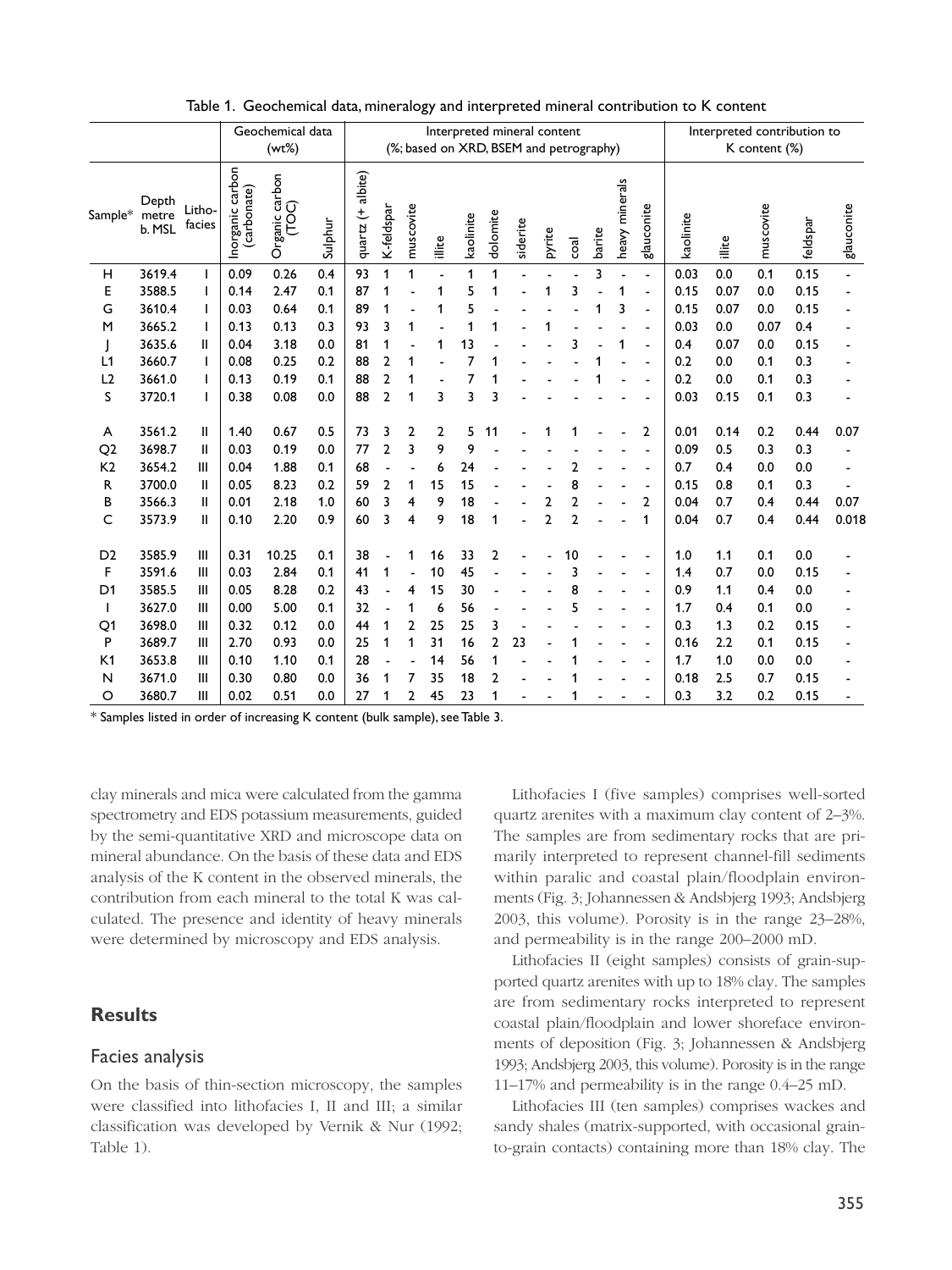





Fig. 5. Back-scatter electron microscope images. **A**: Lithofacies I, core sample E. Porous, grain-supported quartz arenite with isolated heavy mineral grains, such as zircon (**1**). **B**: Lithofacies II, core sample C. Grain-supported quartz wacke, with no visible porosity. Grains include: **2**, pyrite; **3**, glauconite. **C**: Lithofacies III, core sample K2. Matrix-supported quartz wacke.

sampled facies are interpreted, in the main, to represent a coastal plain/floodplain environment of deposition (Fig. 3; Johannessen & Andsbjerg 1993; Andsbjerg 2003, this volume). Porosity is less than or equal to 11%, and

|                         |                                                    |                          | Table 2. Grain-size fractions of crushed samples |              |                |
|-------------------------|----------------------------------------------------|--------------------------|--------------------------------------------------|--------------|----------------|
|                         |                                                    |                          |                                                  |              |                |
|                         | Sample ${}^{\ddagger}$ Lithofacies (> 125 $\mu$ m) |                          | $(2 - 125 \mu m)$                                | $($ 2 $µm)$  | Total          |
|                         |                                                    | $(\%)$                   | $(\%)$                                           | $(\%)$       | $(\%)$         |
| н                       | I                                                  | 77.99                    | 17.63                                            | 3.18         | 98.8           |
| Е                       | I                                                  | 49.08                    | 46.41                                            | 3.04         | 98.53          |
| G                       | ı                                                  | 69.02                    | 24.44                                            | 2.84         | 96.3           |
| м                       | ı                                                  | 58.2                     | 37.64                                            | 2.71         | 98.55          |
| $\mathbf{I}$            | Ш                                                  | 45.19                    | 46.52                                            | 6.76         | 98.47          |
| L1                      | I                                                  | 64.07                    | 31.08                                            | 3.94         | 99.09          |
| L <sub>2</sub>          | ı                                                  | 62.11                    | 32.39                                            | 6.47         | 100.97         |
| s                       | I                                                  | 74.05                    | 21.57                                            | 3.85         | 99.47          |
| A                       | Ш                                                  | 0.6                      | 89.67                                            | 6.78         | 97.05          |
| Q2*                     | Ш                                                  | $\overline{\phantom{0}}$ | 25.97                                            | 13.95        |                |
| K2*                     | Ш                                                  | 9.8                      | 70.37                                            | 18.54        | 98.71          |
| R*                      | Ш                                                  | 7.51                     | 81.96                                            | 7.3          | 96.77          |
| B*                      | Ш                                                  | 3.07                     | 83.48                                            | 8.61         | 95.16          |
| $\mathsf{C}^*$<br>$D2*$ | Ш                                                  | 4.24                     | 82.82                                            | 10.49        | 97.54          |
| F*                      | Ш<br>Ш                                             | 24.22                    | 63.8                                             | 7.45         | 95.47          |
| D1*                     | Ш                                                  | 23.79<br>23.69           | 58.95<br>66.38                                   | 15.72<br>6.8 | 98.46<br>96.87 |
| l*                      | Ш                                                  | 21.68                    | 62.86                                            | 11.32        | 95.86          |
| Q1*                     | Ш                                                  | 10                       | 73.92                                            | 17.4         | 101.32         |
| P*                      | Ш                                                  | 31.28                    | 54.7                                             | 10.05        | 96.03          |
| K1*                     | Ш                                                  | 28.89                    | 52.31                                            | 13.71        | 94.91          |
| N*                      | Ш                                                  | 14.12                    | 67.84                                            | 9.6          | 91.56          |
|                         | Ш                                                  | 16.62                    | 65.62                                            | 17.26        | 99.5           |
| O*                      |                                                    |                          |                                                  |              |                |

permeability below 0.5 mD. Characteristic BSEM images of each lithofacies are presented on Figure 5.

Crushing and grain size separation were successful for samples of lithofacies I, and some of lithofacies II, but not for samples of lithofacies III and several lithofacies II samples, where the coarser fractions contain mineral aggregates. Although the fine fractions may include pieces broken from the coarser grains during sample crushing, no such pieces were observed. The sieve data are presented in Table 2.

### Mineralogy

*Quartz* is present in all samples as sand- and silt-sized grains. Samples of lithofacies I contain sand-size quartz grains with diameters greater than 130 µm, samples of lithofacies II have quartz grains of very fine sand and coarse silt size (50–130 µm), and samples of lithofacies III, as a rule, contain only silt-size particles. One sample of lithofacies III though, contains quartz grains as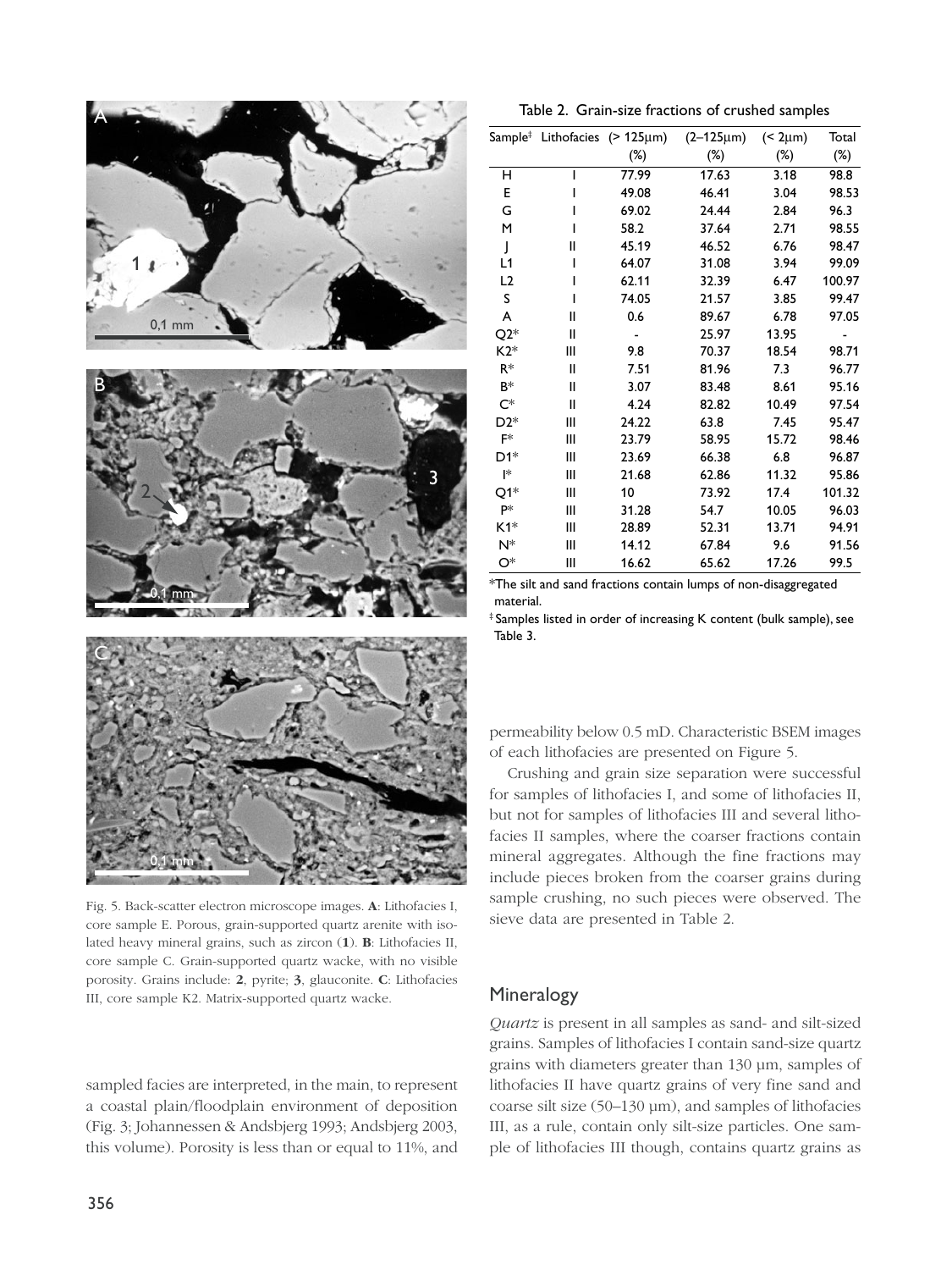

Fig. 6. Back-scatter electron microscope images. **A**: Allochthonous clay (illite and kaolinite) between sand grains in sandstone of lithofacies II; core sample J. **B**: Authigenic kaolinite platelets in sandstone of lithofacies I. The bright grain in the upper part of the picture is rutile; core sample M. **C**: Particles of barite (**white**) caught in the pore space of a lithofacies I sandstone, due to drilling mud invasion; core sample H. **D**: The fabric observed in C, at higher magnification, showing the characteristic textural habit of barite.

large as 80 µm. Some diagenetic quartz overgrowths are seen in samples of lithofacies I and II.

*Feldspar.* K-feldspar grains have been detected in 18 of the 23 samples from a combination of XRD, thin-section study and EDS. In 16 of the samples, grains of plagioclase and K-feldspar have been found, and in four samples only plagioclase was found. The only type of plagioclase detected by EDS is albite. The content of plagioclase barely exceeds a few percent by volume in any sample, and no quantification was attempted. The estimated quartz content (Table 1) therefore probably includes a minor component of plagioclase. Both degraded and fresh feldspars are observed in lithofacies III samples, whereas feldspar grains in lithofacies I and II

samples are generally degraded. No indications of preferential degradation of either plagioclase or K-feldspar was noted.

*Muscovite* was found in most samples (Table 1). The textural relationships indicate that the muscovite is of detrital origin. It is generally fresh and unaltered. EDS analysis indicated a K content close to the ideal (10%).

*Illite* is present in the clay fraction of most samples, with the exception of some from lithofacies I (Table 1). EDS analysis indicated that the illites of samples A–P contain around 7% K and the illites of samples Q–S contain 5% K. Illite was found in clay of apparently detrital origin (Fig. 6A).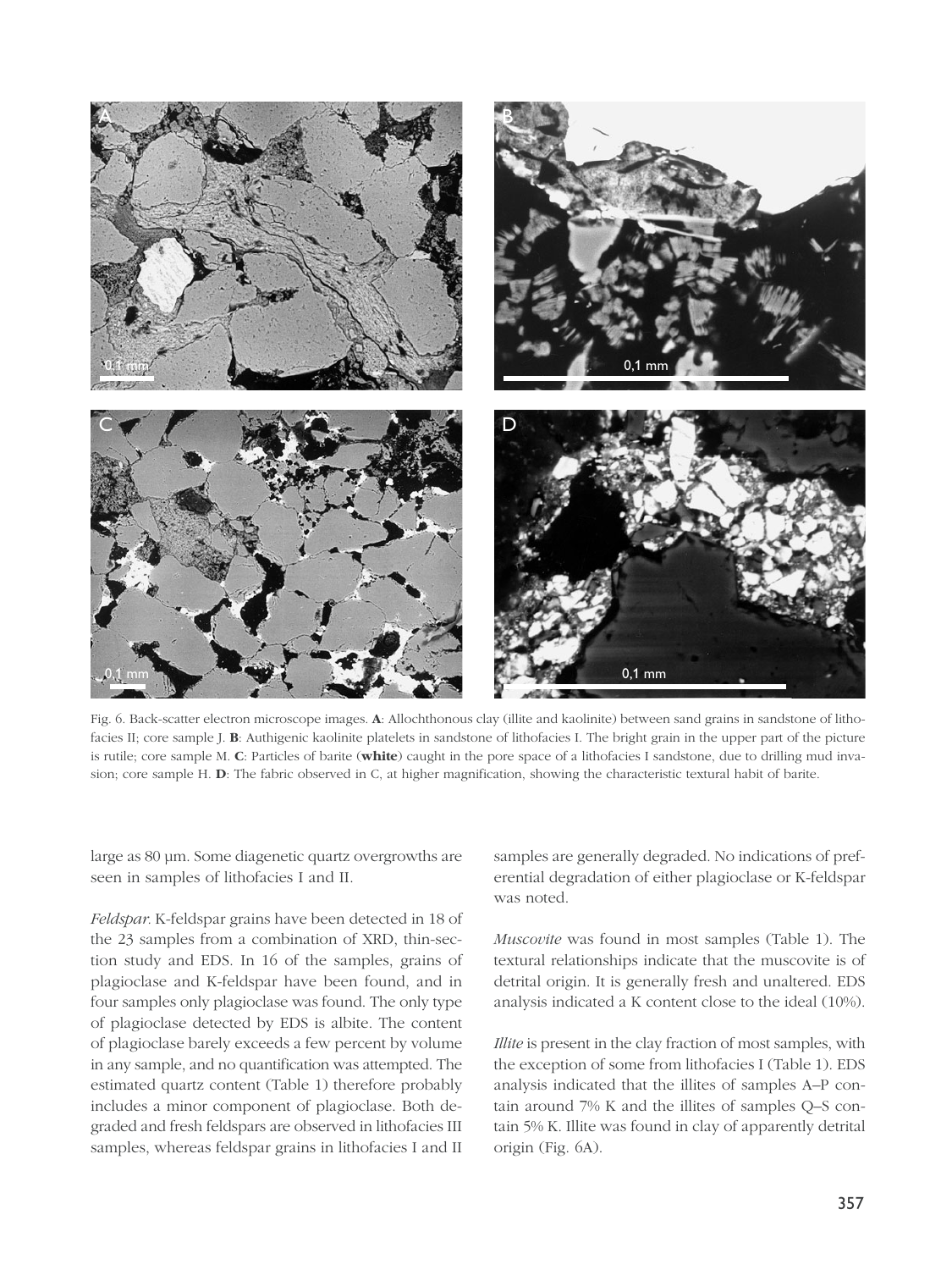Table 3. Gamma-spectral analysis of bulk sample

| Sample*        | Lithofacies | $K$ (%)               | Th (ppm)          | $U$ (ppm)     |
|----------------|-------------|-----------------------|-------------------|---------------|
| н              | I           | 0.25<br>0.01<br>$\pm$ | $1.0 \pm 0.4$     | $0.4 \pm 0.1$ |
| Ε              | I           | 0.42<br>0.02<br>土     | 8.2 $\pm$ 0.5     | $3.2 \pm 0.1$ |
| G              | I           | 0.47<br>0.02<br>$\pm$ | 3.8<br>± 0.4      | $1.5 \pm 0.1$ |
| M              | I           | 0.01<br>0.57<br>土     | $2.7 \pm 0.4$     | $1.1 \pm 0.1$ |
| J              | Ш           | 0.59<br>0.01<br>土     | 1.8<br>± 0.4      | $0.3 \pm 0.1$ |
| L1             | I           | 0.60<br>0.02<br>土     | $2.6 \pm 0.6$     | $0.5 \pm 0.1$ |
| L2             | I           | 0.60<br>0.02<br>土     | $5.5 \pm 0.4$     | $0.9 \pm 0.1$ |
| S              | I           | 0.02<br>0.67<br>土     | 1.0<br>± 0.4      | $0.1 \pm 0.1$ |
| A              | Ш           | 0.87<br>0.02<br>$\pm$ | $3.9 \pm 0.5$     | $1.2 \pm 0.1$ |
| Q <sub>2</sub> | Ш           | 1.18<br>0.02<br>土     | $5.7 \pm 0.5$     | $1.2 \pm 0.1$ |
| K <sub>2</sub> | Ш           | 1.21<br>0.03<br>土     | $10.7 \pm 0.6$    | $3.9 \pm 0.1$ |
| R              | Ш           | 1.92<br>0.03<br>土     | 8.0<br>± 0.6      | $2.6 \pm 0.1$ |
| B              | Ш           | 1.99<br>0.03<br>土     | 8.0<br>± 0.6      | $2.8 \pm 0.1$ |
| C              | Ш           | 0.03<br>2.00<br>$\pm$ | 11.6 $\pm$ 0.6    | $3.2 \pm 0.1$ |
| D <sub>2</sub> | Ш           | 2.05<br>0.04<br>土     | 13.3<br>$\pm$ 0.7 | $4.0 \pm 0.2$ |
| F              | Ш           | 2.15<br>0.03<br>土     | $13.2 \pm 0.6$    | $4.0 \pm 0.1$ |
| D <sub>1</sub> | Ш           | 0.02<br>2.17<br>土     | $10.2 \pm 0.5$    | $3.4 \pm 0.1$ |
| I              | Ш           | 0.03<br>2.17<br>土     | 11.1<br>± 0.7     | $3.3 \pm 0.1$ |
| Q1             | Ш           | 2.37<br>0.03<br>$\pm$ | 10.3<br>± 0.6     | $2.5 \pm 0.1$ |
| P              | Ш           | 0.03<br>2.42<br>$\pm$ | 7.3 $\pm$ 0.5     | $2.7 \pm 0.1$ |
| K1             | Ш           | 0.03<br>2.89<br>$\pm$ | $12.3 \pm 0.6$    | $2.7 \pm 0.1$ |
| N              | Ш           | 3.30<br>0.03<br>土     | $16.2 \pm 0.6$    | $3.6 \pm 0.1$ |
| O              | Ш           | 3.51<br>0.03<br>$\pm$ | $16.9 \pm 0.6$    | $3.2 \pm 0.1$ |
|                |             |                       |                   |               |

Sample size: 18 cm<sup>3</sup>.

Uncertainties are one standard deviation.

\*Samples listed in order of increasing K content (bulk sample).

*Kaolinite* was detected in all samples, being the dominant mineral in several samples of lithofacies III. Authigenic kaolinite as well as detrital kaolinite were observed (Fig. 6). No attempt was made to differentiate between different polytypes. The measured K content of the kaolinites (by EDS) in the present samples have the following general pattern: samples A–C, around 0.1% K; samples D–M, approximately 3% K; samples N–S, approximately 1% K.

*Heavy minerals.* Grains of zircon, rutile and chromite were identified by optical microscopy and EDS. They occur in significant amounts in sample E and G of lithofacies I, and in sample J of lithofacies II.

*Pyrite* is present in most of the samples where it is commonly associated with organic matter (Fig. 5).

*Carbonate.* Dolomitic cement was found in several samples (Table 1). In sample A, Fe-rich dolomite was identified with a Mg/Fe (atomic) ratio of 1.4 (based on EDS). In sample P (lithofacies III), many siderite concretions, as well as dolomite, are present. The illite-rich sample P is from an interval that is interpreted to record an allu-

Table 4. Gamma-spectral analysis of clay fraction

|                | Sample* Lithofacies | K (%)                 | Th (ppm)                   | $U$ (ppm)     |
|----------------|---------------------|-----------------------|----------------------------|---------------|
| н              | ı                   | 1.65<br>$±$ 0.10      | 7<br>± 3                   | $2.4 \pm 0.6$ |
| E              | ı                   | 1.80<br>0.14<br>$\pm$ | 18<br>$±$ 4                | $1.7 \pm 0.8$ |
| G              | ı                   | 2.28<br>0.13<br>土     | 9<br>± 3                   | $1.9 \pm 0.8$ |
| M              | I                   | 2.81<br>0.15<br>$\pm$ | 15<br>$±$ 4                | $3.5 \pm 0.9$ |
| J              | Ш                   | 2.36<br>0.07<br>土     | 8.7<br>$±$ 1.5             | $2.7 \pm 0.3$ |
| L1             | I                   | 2.50<br>0.10<br>$\pm$ | 15<br>± 3                  | $2.1 \pm 0.6$ |
| L2             | I                   | 2.02<br>0.07<br>$\pm$ | 10.9<br>± 1.7              | $1.5 \pm 0.4$ |
| S              | I                   | 2.98<br>0.12<br>$\pm$ | 12<br>± 3                  | $1.6 \pm 0.7$ |
| A              | Ш                   | 3.50<br>0.11<br>$\pm$ | 18<br>± 2                  | $1.6 \pm 0.5$ |
| Q <sub>2</sub> | Ш                   | 0.05<br>2.88<br>土     | 10.1<br>± 1.1              | $2.1 \pm 0.3$ |
| K <sub>2</sub> | Ш                   | 0.05<br>1.63<br>$\pm$ | 12.3<br>± 1.1              | $3.6 \pm 0.2$ |
| R              | Ш                   | 4.05<br>0.07<br>$\pm$ | 19.0<br>± 1.4              | $5.9 \pm 0.3$ |
| B              | Ш                   | 0.08<br>2.98<br>$\pm$ | 13.8<br>± 1.7              | $3.5 \pm 0.4$ |
| C              | Ш                   | 3.54<br>0.05<br>$\pm$ | $15.2 \pm 1.0$             | $4.1 \pm 0.2$ |
| D <sub>2</sub> | Ш                   | 0.06<br>2.14<br>$\pm$ | 10.9 <sub>1</sub><br>± 1.4 | $2.4 \pm 0.3$ |
| F              | Ш                   | 0.05<br>2.41<br>$\pm$ | $14.2 \pm 1.0$             | $3.8 \pm 0.2$ |
| D <sub>1</sub> | Ш                   | 0.06<br>2.64<br>$\pm$ | 12.0<br>± 1.4              | $4.7 \pm 0.3$ |
| $\overline{1}$ | Ш                   | 2.42<br>0.05<br>土     | 13.1<br>± 1.0              | $3.0 \pm 0.2$ |
| Q1             | Ш                   | 0.05<br>3.41<br>$\pm$ | ± 0.1<br>12.0              | 2.1<br>± 0.2  |
| $\mathsf{P}$   | Ш                   | 4.17<br>0.08<br>$\pm$ | 18.5<br>±1.6               | ± 0.4<br>3.1  |
| K1             | Ш                   | 0.07<br>3.36<br>土     | 15.7<br>± 1.3              | $3.9 \pm 0.3$ |
| N              | Ш                   | 4.35<br>0.06<br>土     | $16.5 \pm 1.2$             | $2.4 \pm 0.3$ |
| O              | Ш                   | 4.29<br>0.05<br>土     | $16.2 \pm 0.9$             | $2.7 \pm 0.2$ |
|                |                     |                       |                            |               |

Uncertainties are one standard deviation.

\*Samples listed in order of increasing K content (bulk sample), see Table 3.

vial plain setting (Fig. 3; Andsbjerg 2003, this volume). This concurs with the common observation of siderite in anoxic freshwater deposits (Postma 1983).

*Barite* is present in minor amounts, as indicated by the XRD pattern of four samples of lithofacies I (Table 1). Barite was only found in the clay and silt fractions. BSEM imaging reveals the textural habit of the barite, showing that the barite content is the result of infiltration of fine-grained particles from the drilling mud into permeable lithofacies I sandstones (Fig. 6C, D).

*Glauconite* was found in the three samples (A–C) from the Lola Formation. This is thought to concur with the interpreted environment of deposition (lower shoreface). A potassium content of 2–4 wt% was measured by EDS.

### Gamma-spectral analysis

The results of the gamma-spectral analysis of the crushed samples are listed in Table 3. The results from gammaspectral analysis of the clay fractions are given in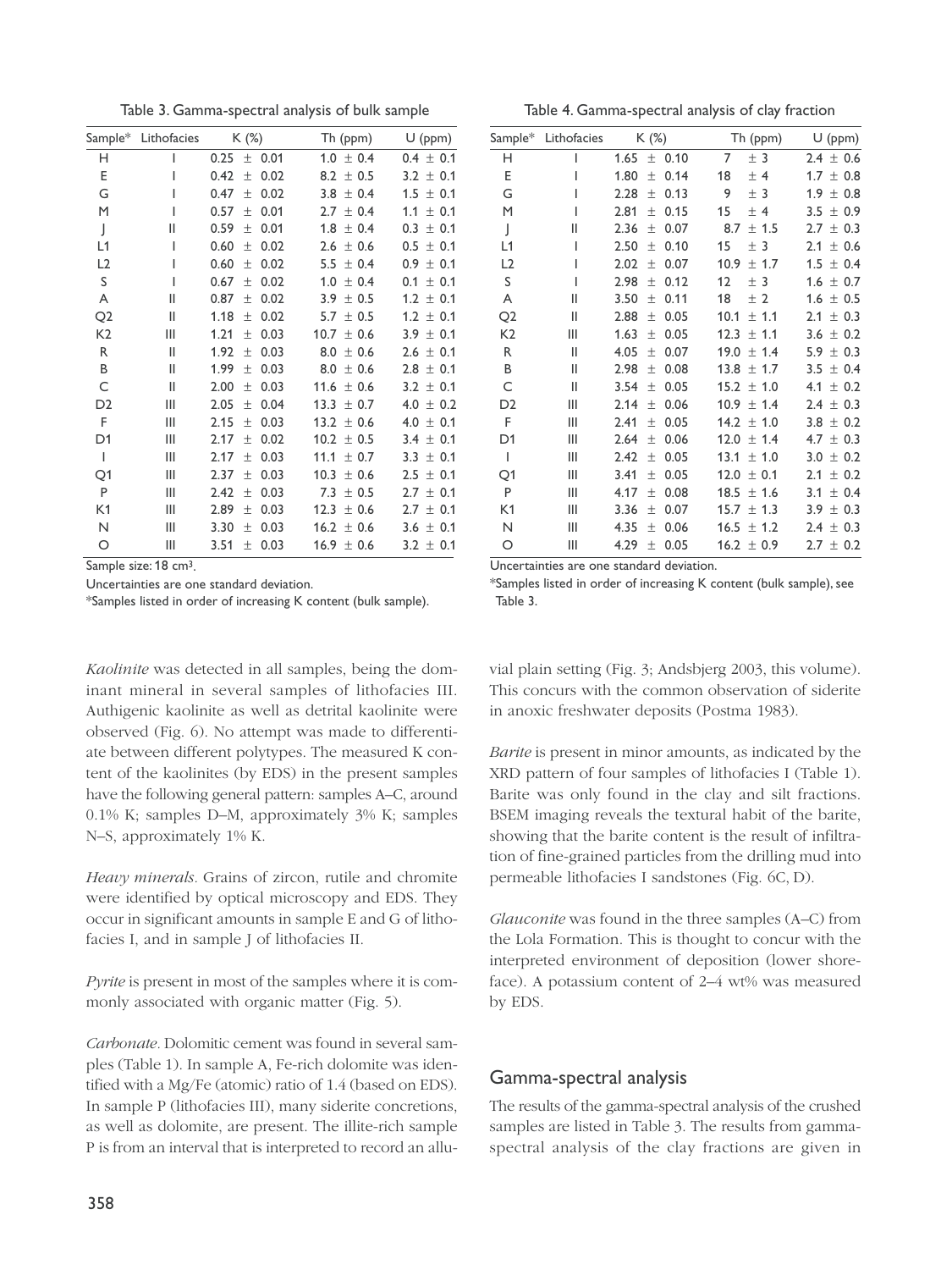

Fig. 7. Content of K, Th and U in total crushed samples and in clay fractions versus sample depth. Samples of lithofacies I contain less than 0.7% K, whereas the Th and U values are variable, dependent on a varying content of heavy minerals. Samples of lithofacies II have 0.6–2% K, and variable contents of Th and U. Samples of lithofacies III generally have more than 2% K, more than 7 ppm Th and more than 2.5 ppm U. The clay fraction data indicate a stratigraphic variation in K content, decreasing slightly with depth down to 3650 m followed by a broad increase between 3650 and 3725 m. The Th content tends to follow the same pattern as K. Similar variations are not apparent for U.

Table 4. The data for the coarser fractions are not listed. These fractions do not represent the values for the 'true' grain size interval because of the incomplete disaggregation of the original sample. The interpreted total mineralogy of the samples, and the interpreted contribution from each mineral to the total K content of each sample, are listed in Table 1.

Potassium concentrations are low in lithofacies I samples (< 0.7%), higher in lithofacies II samples (0.6–2%), and highest in lithofacies III (generally > 2% although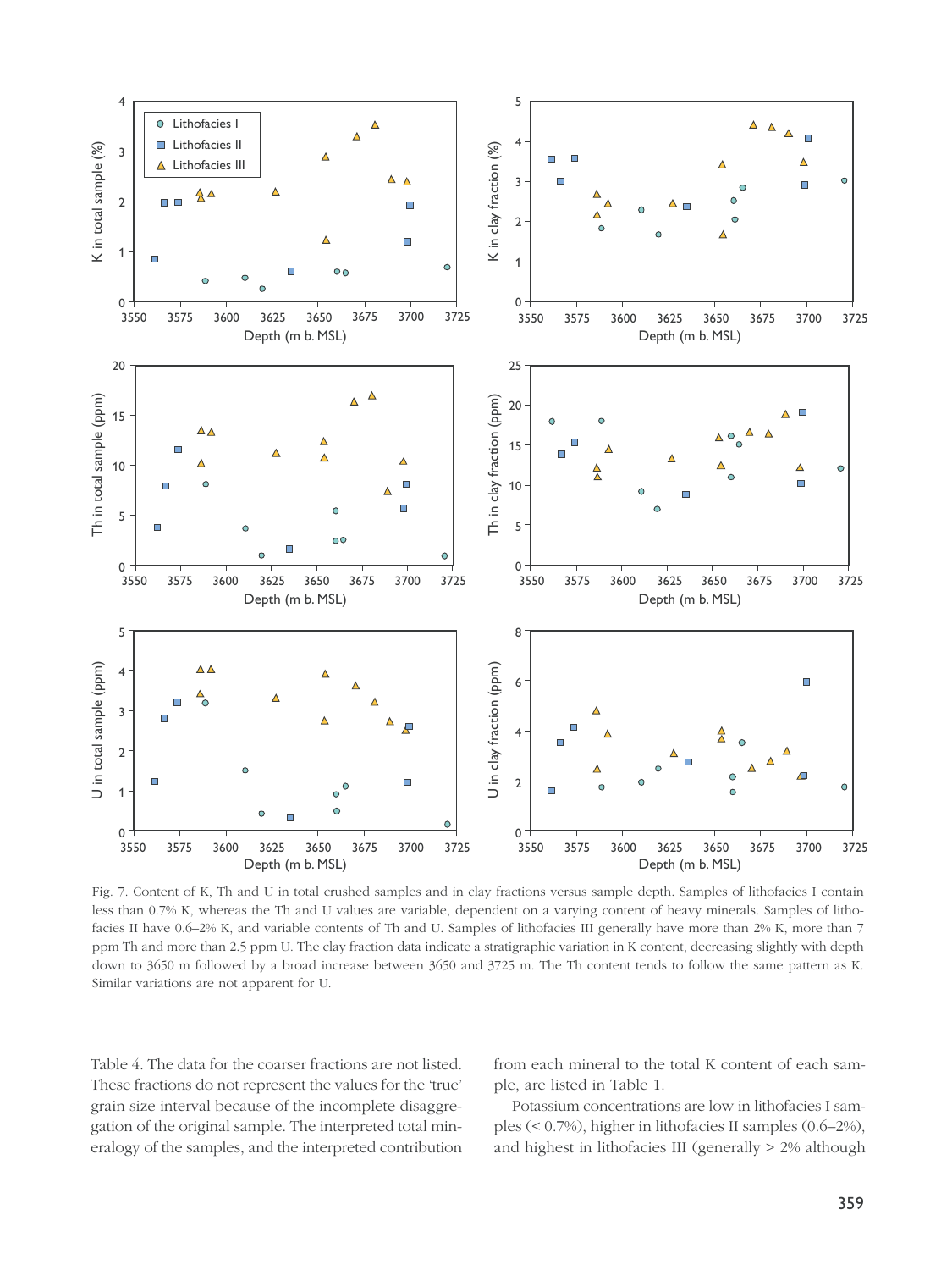



Fig. 8. Median size of quartz grains, estimated from thin sections, vs. K content. Samples of lithofacies I contain less than 0.7% K and comprises quartz grains in the range 130–220 µm. Samples of lithofacies II contain 0.6–2% K and consist of quartz grains in the range 50–130 µm. Samples of lithofacies III generally contain more than 2% K and are made up of quartz grains less than 80 µm in size.

Fig. 9. Th/K ratio vs. K content. The Th/K ratio does not effectively separate the lithofacies I, II and III, although lithofacies I samples rich in heavy minerals can be differentiated by their high Th/K ratio.



Fig. 10. U concentrations in the total samples and in the clay fractions vs. TOC. No general relationship between U and TOC is apparent from the two figures. Total samples of lithofacies I are low in TOC and show a large variation in U, samples of lithofacies II show a scattered pattern, while samples of lithofacies III give constant high U values and a large variation in TOC.

one sample contains 1.2% K; Figs 7, 8). This differentiation of lithofacies in terms of K content was not observed for the clay fraction. Considering all the data, the K content of the clay component shows a weak decrease with increasing depth to around 3650 m; at greater depths, the data show considerable scatter but appear to broadly increase between 3650 and 3725 m (Fig. 7). The Th and U concentrations of the total samples are variable in lithofacies I and II, but uniformly high in lithofacies III (Fig. 7). The Th content in the clay fraction follows roughly the same pattern as the K content (see above), while no pattern is apparent for the U content of the clay fraction (Fig. 7). For lithofacies II and III samples, roughly constant Th/K ratios of  $3 \times 10^{-4}$  –  $10 \times 10^{-4}$  were obtained, whereas lithofacies I samples show significant variation in this ratio  $(2 \times 10^{-4} - 22 \times$  $10^{-4}$ ; Fig. 9). This is a consequence of lithofacies I samples being low in K but having variable Th and U contents; it is assumed that this variability is governed by the heterogenereous distribution of heavy minerals within the facies.

#### Total Organic Carbon (TOC)

Fragments of organic matter are found in most samples of lithofacies II and III and in a single sample of lithofacies I. A general negative relationship between car-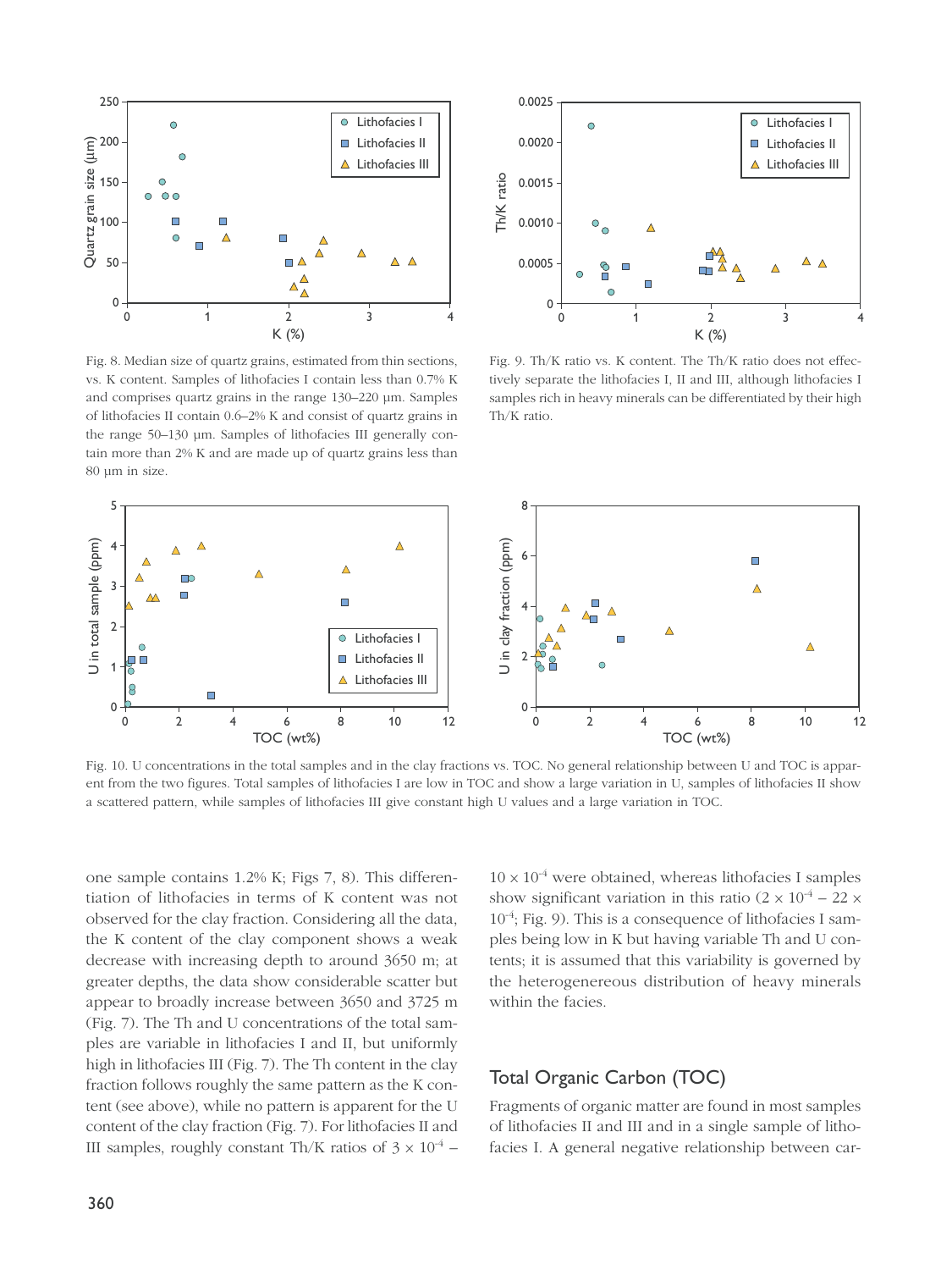

Fig. 11. The cumulative contributions of the K-bearing minerals to the total K concentration, both for individual samples (**A**) and ranked in progressive K content (**B**). Glauconite is only present in the samples from the Lola Formation (above 3575 m, i.e. samples A–C), while illite gains drastically in importance relative to kaolinite below 3665 m (samples N–S). In samples of lithofacies I, K-feldspar is the dominant source of potassium; in samples of lithofacies II, K-feldspar, muscovite and illite dominate; in samples of lithofacies III, illite and partly illitised kaolinite are the major sources of potassium.

bonate and TOC can be noticed (Table 1). Samples of lithofacies I give low TOC values but show a large variation in U content (Fig. 10). Samples of lithofacies II display a large variation in both TOC and U, while lithofacies III samples have a high content of U and a large TOC variation. Uranium concentration and TOC are apparently independent.

#### Location of potassium

The data suggest that feldspar is the main source of K in the K-poor lithofacies I sandstones, while mica and kaolinite are a minor source (Fig. 11). The intermediate K content of lithofacies II sandstones is probably primarily due to feldspar, mica and illite, while kaolinite contributes less. In the K-rich lithofacies III samples, feldspar is of only minor importance, whereas illite and kaolinite are inferred to have roughly equal importance as a source of K.

In Figure 11, inferred contributions to the total K from the minerals in each sample are presented in order of depth. The low K values measured by EDS in kaolinites from below 3660 m (i.e. samples L1–S) are responsible for the low contribution to the total K attributed to kaolinite below this depth.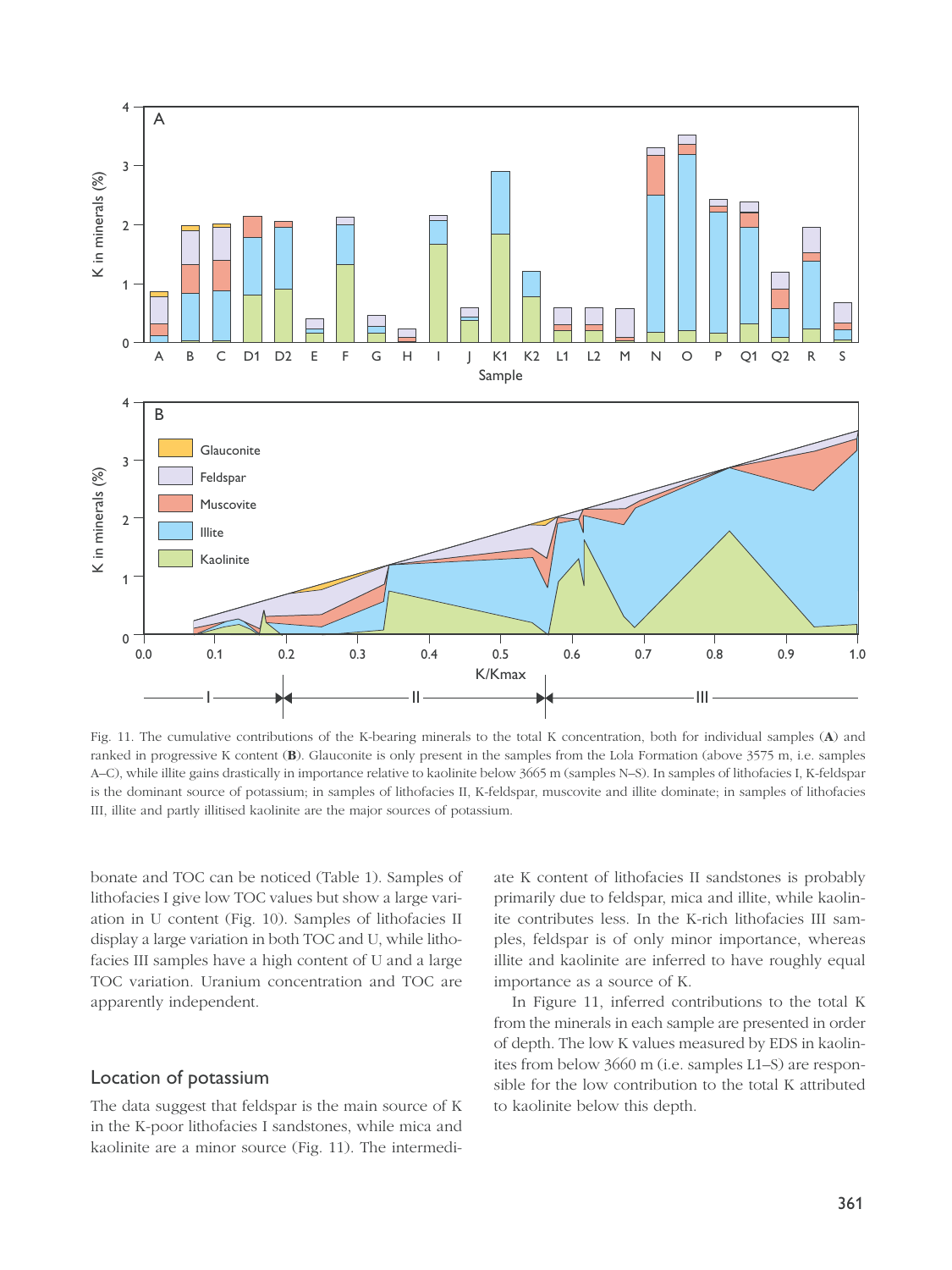

Fig. 12. Comparison between the log data and the results from the measurements in the laboratory for core sections K, L and M. The K and Th data compare reasonably well, whereas the U readings are unrelated. The lithofacies derived from the log values are marked by roman numerals.

### Laboratory gamma spectrometry of cores vs. log data

Comparison between the SNG log data and the results from the measurements of the gamma radiation in the laboratory reveals significant differences (Fig. 12). On average, the laboratory data indicate 20% lower K concentrations than the log data. For Th, the laboratory results are on average 5% lower than the log values. Interpretation of the U data is complicated; the log shows negative concentrations in some intervals, and no correlation was found between log data and laboratory measurements. This concurs with the findings of Hurst (1990) who also observed that U values from the SNG log in North Sea boreholes were unreliable.

### **Discussion**

#### Diagenetic factors

The coexistence of kaolinite and feldspar in sandstones has been the subject of much discussion in the literature (Lindgreen 1985; Bjørkum & Gjelsvik 1988; Aja *et al*. 1991; Bjørkum *et al*. 1993). At temperatures higher than 50–80°C (or according to Bjørlykke & Egeberg (1993), above 90–100°C), kaolinite and K-feldspar may react to form authigenic illite and quartz cement. The extensive illitisation of sandstones of the Garn Formation, offshore Norway, is interpreted to have arisen because the sandstone reached either a temperature of 140°C or a time-temperature index (TTI) of 100 (Ehrenberg 1990; see Waples 1980 for an introduction to the TTI maturity index). A temperature near the critical value of 140°C was recorded during logging of the studied reservoir interval of West Lulu-3. Quartz cement is frequently observed, and some detrital kaolinite contains up to 3% K, while no K was detected in the authigenic kaolinite. An explanation for the varying degree of illitisation of kaolinite can be a difference in polytype between the detrital and authigenic kaolinite. Ehrenberg *et al*. (1993) described replacement of kaolinite by dickite in three sandstone formations on the Norwegian continental shelf. Apparently, the transformation from kaolinite to dickite takes place at temperatures above 120–130°C via dissolution/re-precipitation. Ehrenberg *et al*. (1993) found more extensive illitisation of kaolinite than of dickite, possibly because this process is kinetically favoured over illitisation of dickite.

Lab. data Log data

The presence of carbonate and kaolinite cements is thought to reflect the release of acid pore waters from shales. Milliken & Land (1991) related the acid pore waters to illitisation of smectite, whereas Curtis (1983) and Hansley & Nuccio (1992) attributed the acid pore water to the maturation of kerogen. The acid pore water destabilises carbonate and aluminosilicates in the shales, CO<sub>2</sub> and metal ions go into solution, and sediment compaction forces some of these modified pore waters into sandstones. If the sandstones contain reactive feldspar (i.e. detrital metamorphic or magmatic feldspars), acids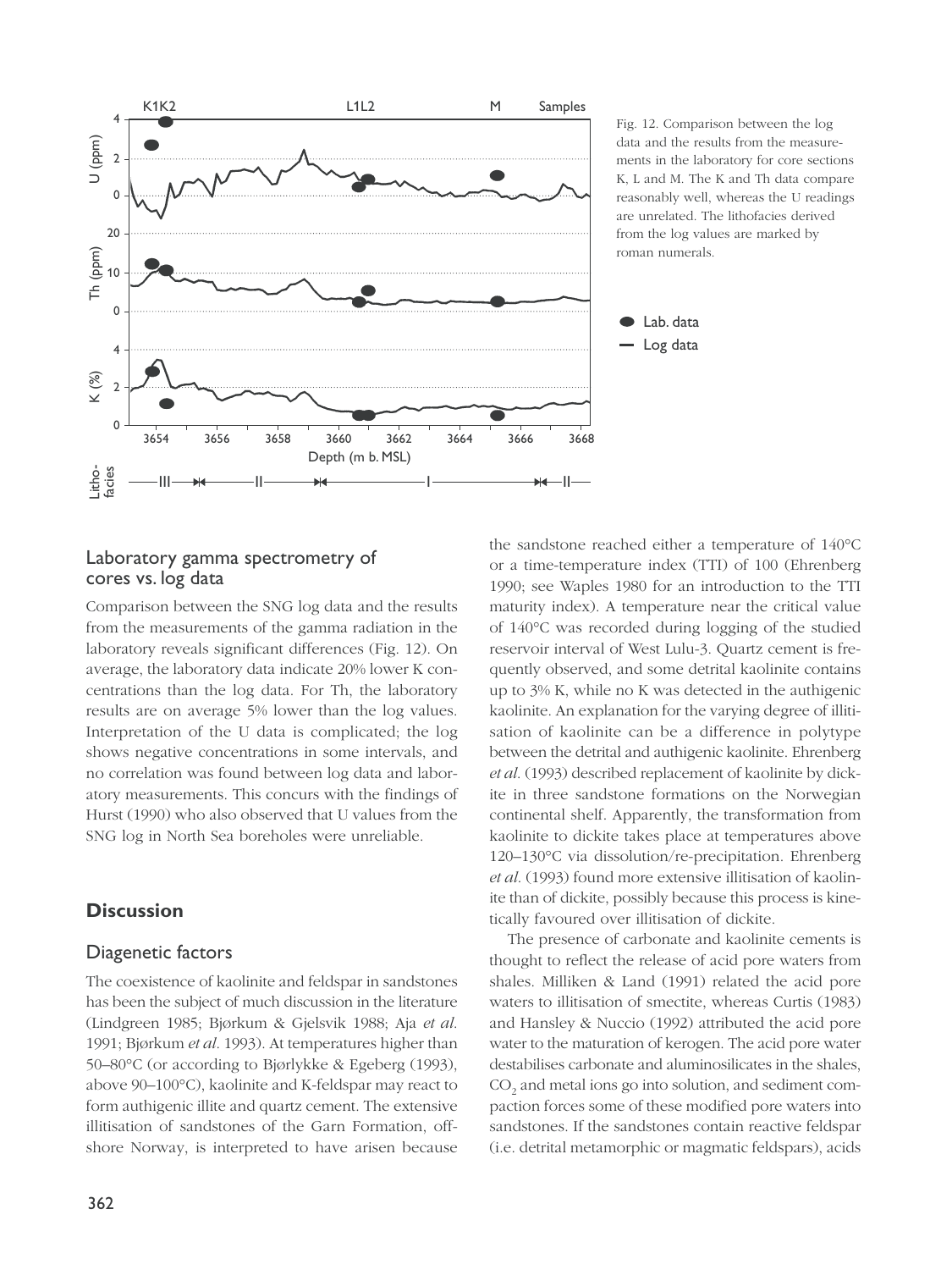from the shales are effectively buffered, thus allowing precipitation of carbonate and/or kaolinite. Curtis (1983) concluded that once the supply of reactive detrital feldspar is exhausted through dissolution and albitisation, shale-derived hydrogen ions remobilise carbonate in sandstones, generating secondary porosity and fluids with high  $pCO<sub>2</sub>$ . No secondary porosity was recognized in thin sections of the West Lulu-3 samples, and in line with the interpretation of Curtis (1983), feldspar is present in practically all samples.

### Lithofacies identification based on gamma spectrometry

As demonstrated by Figures 7 and 8, the samples from the three lithofacies are most effectively separated on the basis of the K content. Thus grain-supported porous (clay-poor) quartz arenites (lithofacies I) contain < 0.7% K, grain-supported, clay-rich quartz arenites (lithofacies II) contain 0.6–2% K whereas the matrix-supported wackes of lithofacies III contain  $> 2\%$  K. In Figure 3, the distribution of these three lithofacies is presented, calculated on the basis of (corrected) log data. Lithofacies II occurs throughout the section but particularly dominates the uppermost interval where it is interpreted to represent a lower shoreface sedimentary environment (J. Andsbjerg, personal communication 1995). Lithofacies I, showing good reservoir properties, is common in the upper part of the Bryne Formation and in the Lulu Formation where it typically occurs within channel-fill sections of paralic (estuarine) origin (J. Andsbjerg, personal communication 1995; Andsbjerg 2003, this volume). The clay-dominated lithofacies III is mainly found in the lower part of the studied section which is interpreted to represent an alluvial plain sedimentary environment (J. Andsbjerg, personal communication 1995; Andsbjerg 2003, this volume).

Schlumberger (1982) reported how the NSG tool can differentiate between different types of sandstone. Feldspathic sandstones or arkoses will typically have Th/K ratios less than  $1 \times 10^{-4}$ , because of their low Th and their high K contents whereas micaceous sandstones have a Th/K ratio close to  $2.5 \times 10^{-4}$  because of the presence of Th-bearing heavy minerals. The Th/K ratios in claybearing sandstones are still higher. This is consistent with the present clay-bearing samples (lithofacies II and III) which have Th/K ratios of  $3 \times 10^{-4} - 10 \times 10^{-4}$ . By contrast, this ratio varies widely in the lithofacies I samples (Th/K:  $2 \times 10^{-4} - 22 \times 10^{-4}$ ), depending on the feldspar and heavy mineral content. Thus, high Th/K ratios can

be found in mineralogically mature lithofacies I sandstones. The lithofacies as defined in this study are expected to reflect the reservoir quality of the rock, but they cannot be predicted from the Th/K ratio. Hurst (1990) also found Th/K cross-plots to be poorly suited to identifying and quantifying the clay mineralogy of sandstones.

#### Potassium content of minerals

As noted above, feldspar is inferred to be the main source of K in lithofacies I and II samples, whereas illite and kaolinite are the dominant sources of K in lithofacies III samples. The K-feldspars of lithofacies I and II samples commonly appear degraded, but a K content of *c*. 14% is typical. The illite has a highly variable K content, whereas the larger mica grains (muscovite) have a K content close to the ideal (10%). Some kaolinite grains (mainly diagenetic) are free of K, while others (probably detrital) have a K content of about 3%. In the samples from the shallow marine Lola Formation, glauconite contributes to the K content. The K content of the glauconite was measured to be 2–4% by EDS.

The K content of the clay fraction of the samples shows no apparent relationship with lithofacies, but shows broad variation with depth, as described earlier. This could be explained by a change in clay mineralogy due to diagenesis (see above), as some indications of transformation of kaolinite into illite were noted. This explanation, however, is contradicted by two observations: (1) the pattern does not show a uniform depthrelated trend and (2) several of the deepest samples are rich in kaolinite relative to illite. The best explanation for the broad variations with depth is probably stratigraphic variations in the provenance of the clastic material.

#### Sources of uranium and thorium

Hassan *et al*. (1976) and Schlumberger (1982) have reported that uranium commonly shows a strong correlation with organic carbon. In common with the data of Berstad & Dypvik (1982), this study has demonstrated no such correlation. Imam & Trewin (1991) stated that in the sandstones of the Claymore Sandstone Member of the Kimmeridge Clay Formation, the contribution to radioactivity from organic matter is minor, while the high gamma-ray radiation is considered to be due to high K-feldspar concentrations and radioactive heavy minerals, particularly zircon and monazite. Our data support their conclusions.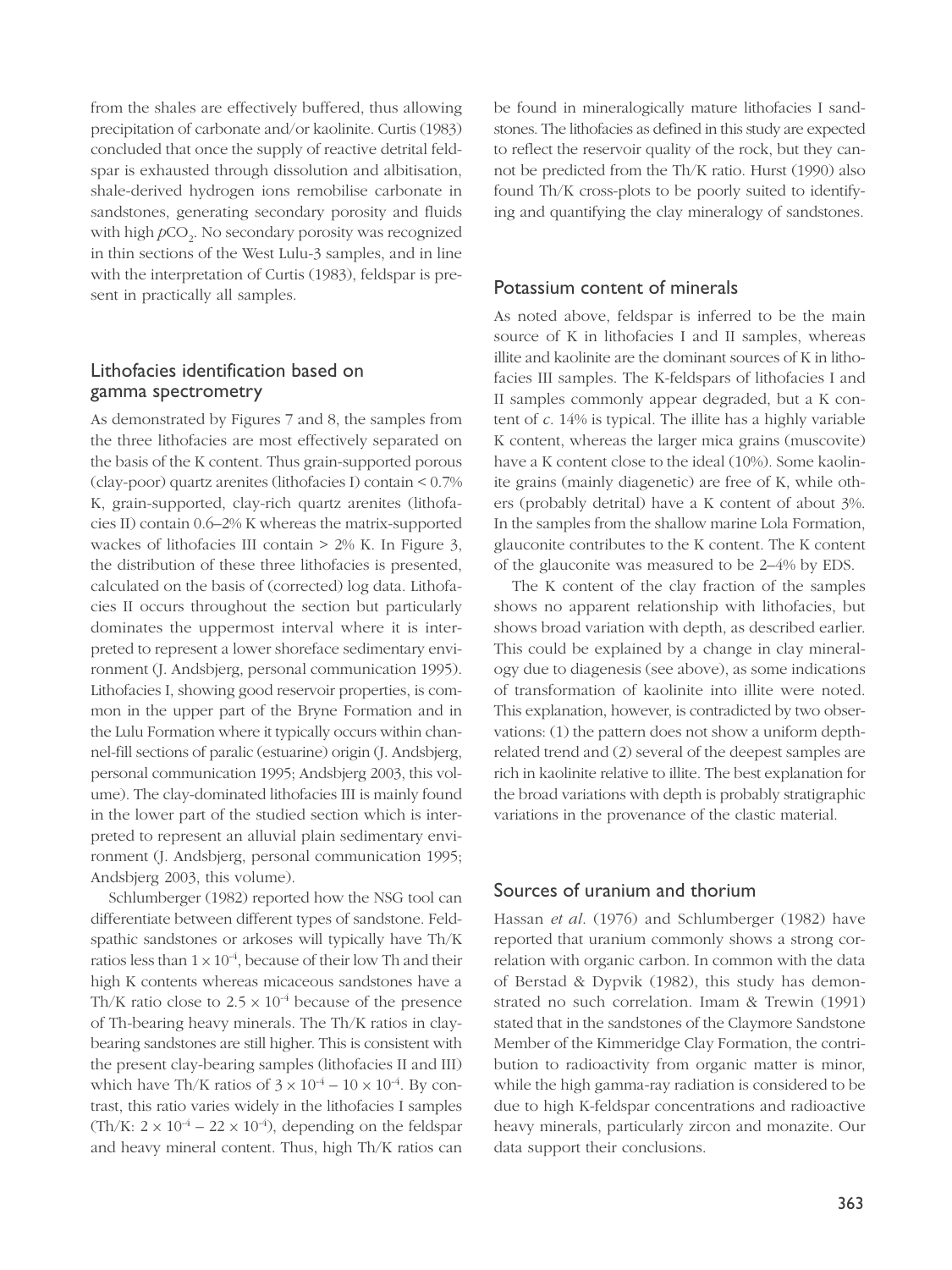### Comparison of log and laboratory data

The observed discrepancy between log and laboratory measurements could be due to calibration problems, differences in measuring geometry or due to the influence of the drilling mud.

#### Calibration

One may assume that both borehole tool and laboratory equipment are in this case calibrated correctly. The laboratory equipment for measurements of samples is regularly checked using reference material from the International Atomic Energy Agency in Vienna (IAEA 1987). The core scanner is checked using secondary reference material. According to standard practice, the SNG tool is calibrated regularly.

#### Measuring geometry

The individual samples investigated in the laboratory are much smaller than the volume contributing to the measurements of the borehole logging tool in the borehole. However, systematic variations such as those observed for K and Th cannot be explained in this way. Moreover, most samples were selected from intervals with stable concentrations of Th, U and K, so that this source of error is considered to be of minor importance. The crushed samples were measured in a fixed geometry (in a laboratory NaI crystal detector), and the core slices of different thickness were measured using reference material with similar geometries. The accuracy of the core scanner is dependent on core geometry (regular or fractured cores). For the cores investigated, such influence is minor and, in any event, for irregular cores the concentrations of K, Th and U should be influenced to almost the same extent. The accuracy of borehole measurements is dependent on borehole geometry (variations in diameter). However, the associated caliper log indicates a fairly constant borehole diameter.

#### Borehole mud

Borehole measurements are influenced by the density and chemistry of the drilling mud. No major potassium-, thorium-, or uranium-bearing additives (e.g. KCl) were present in the mud. Major amounts of barite were

added in order to achieve a mud density of 1.9  $g/cm^3$ . Barite attenuates gamma-rays entering the borehole from the formation, especially in the lower part of the energy spectrum. If this influence is not properly taken into account, low or even negative U concentrations may result from the calculations. From data reported by Ellis (1982), calculated Th concentrations may be expected to be higher than the real concentrations under conditions of high barite content.

Normally, a correction for high density borehole mud is included in the calculations by the logging company, but that apparently was not the case for the West Lulu-3 log. The problem is not trivial because it is impossible to perform recalculations without detailed information on the correction program. By multiplying the log concentrations of Th and K by 0.95 and 0.80 respectively, values approximately similar to those measured in the laboratory can be obtained. Unfortunately the log concentrations of U cannot be transformed to comply with the laboratory values by any simple procedure.

## **Conclusions**

- 1. From optical microscopy, X-ray diffraction and EDS microprobe data, we infer that the main sources of potassium are feldspar, muscovite, illite and illitised kaolinite. K-feldspar is the main source in samples with a limited amount of clay, while illite and illitised kaolinite are most important in the clay-rich intervals.
- 2. Neither gamma-spectral K nor Th was found to be a measure of clay content, but the K concentration provides a method of recognising the three broad lithofacies adopted here. Porous quartz arenites have K concentrations below 0.7%, grain-supported quartz arenities with pore-filling clay have K concentrations between 0.6 and 2%, while matrix-supported wackes normally have K concentrations above 2%. It is possible, therefore, to define the lithofacies on the basis of the K signal of the Spectral Natural Gamma log.
- 3. The K content of the clay fraction varies as a function of depth, independent of sandstone texture. This is probably the result of changes in clay provenance.
- 4. The Th/K ratio does not give an indication of the lithofacies in this study. Clay-bearing samples (those of lithofacies II and III) have Th/K ratios of  $3 \times 10^{-4}$  –  $10 \times 10^{-4}$ , whereas in the lithofacies I samples this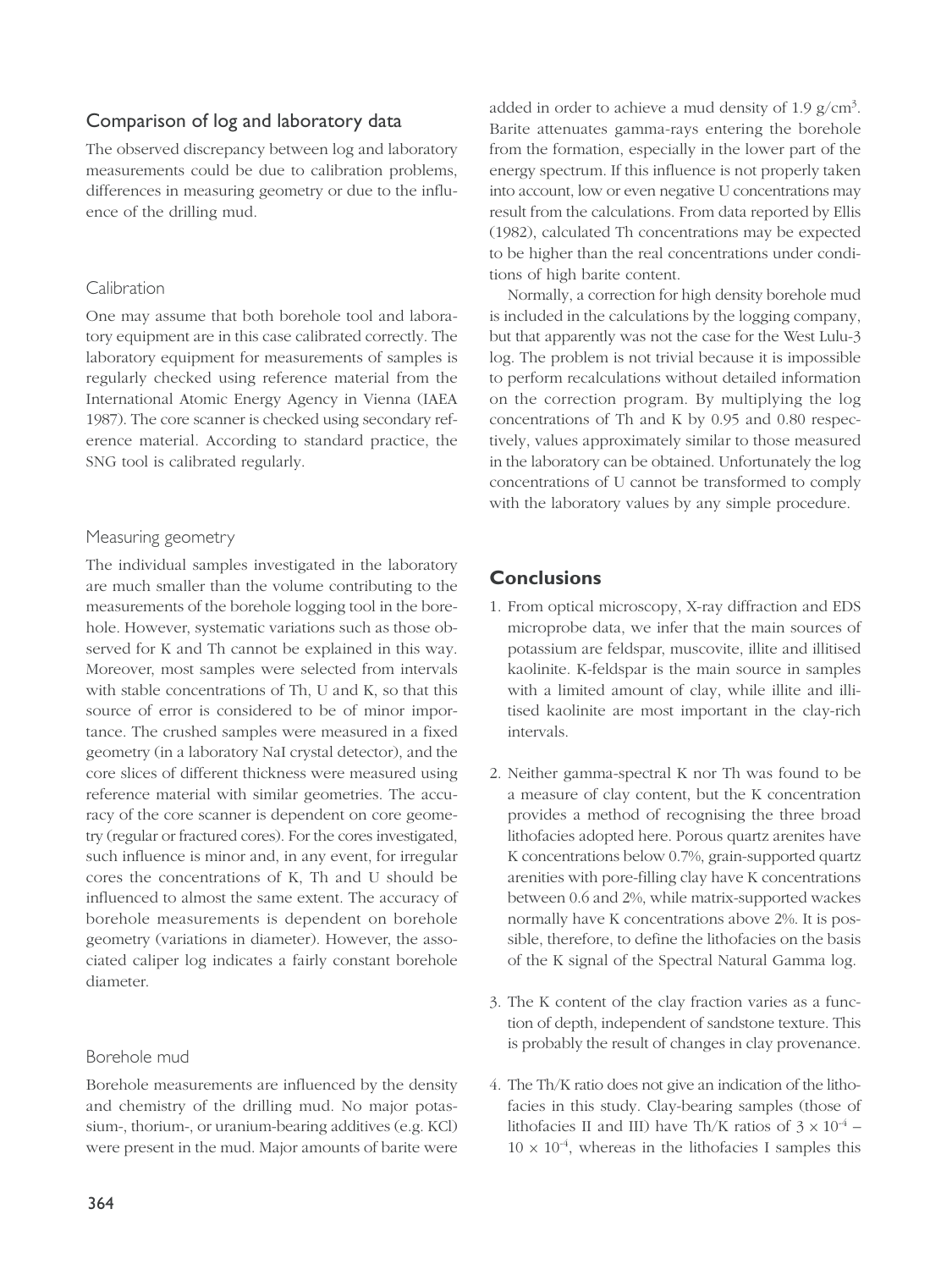ratio varies widely (Th/K:  $2 \times 10^{-4}$  –  $22 \times 10^{-4}$ ) depending on the content of feldspar and heavy minerals.

- 5. Thorium and uranium signals are primarily indicative of the presence of heavy minerals in the sediments. No correlation was found between the U content and the total organic carbon content.
- 6. The volume of individual samples investigated in the laboratory is much smaller than the volume 'seen' by the SNG logging tool in the borehole. However, most samples were selected from intervals with stable concentrations of Th, U and K, so that the samples are inferred to be representative for the depth intervals from which they were taken. Therefore, the geochemical results obtained in the laboratory can in general be compared directly to log data. Only few of the samples were taken from depth intervals with strongly varying concentrations of Th, U and K.
- 7. A major discrepancy was observed between log data and laboratory gamma spectrometry data. Before interpreting the borehole log from West Lulu-3, the K concentrations should be multiplied by 0.8, and the Th concentrations by 0.95. The U concentrations cannot be corrected.

#### **Acknowledgements**

K. Carlsen, M. Christensen, V. Knudsen, H. Møller, S. Nguyen, A. Steffensen and I. Søndergaard are thanked for technical assistance. F. Larsen (Geological Survey of Denmark and Greenland), F. Engstrøm (Mærsk Olie og Gas AS) and S. Talman (Technical University of Denmark) are thanked for critically reading the manuscript. Special thanks are extended to the referees A. Hurst (University of Aberdeen) and J. Andsbjerg (Geological Survey of Denmark and Greenland) for valuable advice.

#### **References**

- Adams, J.A.S. & Weaver, C.E. 1958: Thorium-to-Uranium ratios as indicators of sedimentary processes: example of concept of geochemical facies. American Association of Petroleum Geologists Bulletin **42**, 387–430.
- Aja, S.U., Rosenberg, P.E. & Kittrick, J.A. 1991: Illite equilibria in solutions: I. Phase relationships in the system  $K_2O-Al_2O_2-SiO_2-H_2O$ . Geochimica et Cosmochimica Acta **55**, 1353–1364.
- Andsbjerg, J. 2003: Sedimentology and sequence stratigraphy of the Bryne and Lulu Formations, Middle Jurassic, northern

Danish Central Graben. In: Ineson, J.R. & Surlyk, F. (eds): The Jurassic of Denmark and Greenland. Geological Survey of Denmark and Greenland Bulletin **1**, 301–347 (this volume).

- Berstad, S. & Dypvik, H. 1982: Sedimentological evolution and natural radioactivity of Tertiary sediments from the central North Sea. Journal of Petroleum Geology **5**, 77–88.
- Bjørkum, P.A. & Gjelsvik, N. 1988: An isochemical model for formation of authigenic kaolinite, K-feldspar and illite in sediments. Journal of Sedimentary Petrology **58**, 506–511.
- Bjørkum, P.A., Walderhaug, O. & Aase, N.E. 1993: A model for the effect of illitization on porosity and quartz cementation of sandstones. Journal of Sedimentary Petrology **63**, 1089–1091.
- Bjørlykke, K. & Egeberg, P.K. 1993: Quartz cementation in sedimentary basins. American Association of Petroleum Geologists Bulletin **77**, 1538–1548.
- Cowan, D.R. & Myers, K.J. 1988: Surface gamma ray logs: a correlation tool for frontier areas: discussion. American Association of Petroleum Geologists Bulletin **72**, 634–636.
- Curtis, C.D. 1983: Link between aluminium mobility and destruction of secondary porosity. American Association of Petroleum Geologists Bulletin **67**, 380–393.
- Ehrenberg, S.N. 1990: Relationship between diagenesis and reservoir quality in sandstones of the Garn Formation, Haltenbanken, mid-Norwegian continental shelf. American Association of Petroleum Geologists Bulletin **74**, 1538–1558.
- Ehrenberg, S.N., Aagaard, P., Wilson, M.J., Fraser, A.R. & Duthie, D.M.L. 1993: Depth-dependent transformation of kaolinite to dickite in sandstones of the Norwegian continental shelf. Clay Minerals **28**, 325–352.
- Ellis, D.V. 1982: Correction of NGT logs for the presence of KCl and barite muds. Society of Professional Well Log Analysts 23rd Annual Logging Symposium, July 6–9, 1982. Transactions, Paper O, 12 pp.
- Engstrøm, F. 1981: Fortolkningsgrundlag for SNG-log, 469 pp. Unpublished Ph.D. thesis, Danmarks Tekniske Universitet, Lyngby, Danmark.
- Hansley, P.L. & Nuccio, V.F. 1992: Upper Cretaceous Shannon Sandstone reservoirs, Powder River Basin, Wyoming: evidence for organic acid diagenesis. American Association of Petroleum Geologists Bulletin **76**, 781–791.
- Hassan, M., Hossin, A. & Combaz, A. 1976: Fundamentals of the differential gamma ray log – Interpretation technique. Society of Professional Well Log Analysts 17th Annual Logging Symposium, June 9–12, 1976. Transactions, Paper H, 18 pp.
- Hurst, A. 1990: Natural gamma-ray spectroscopy in hydrocarbonbearing sandstones from the Norwegian continental shelf. In: Hurst, A., Lovell, M.A., & Morton, A.C. (eds): Geological Applications of Wireline Logs. Geological Society Special Publication (London) **48**, 211–222.
- Hurst, A. & Milodowski, A. 1994: Characterisation of clays in sandstones: thorium content and spectral log data. Society of Professional Well Log Analysts 16th European Formation Evaluation Symposium, October 11–13, 1994. Transactions, Paper S, 18 pp.
- IAEA 1987: Preparation and certification of IAEA gamma-ray spectrometry reference materials. Report file number **IAEA/RL/148**. Vienna: IAEA (International Atomic Energy Agency).